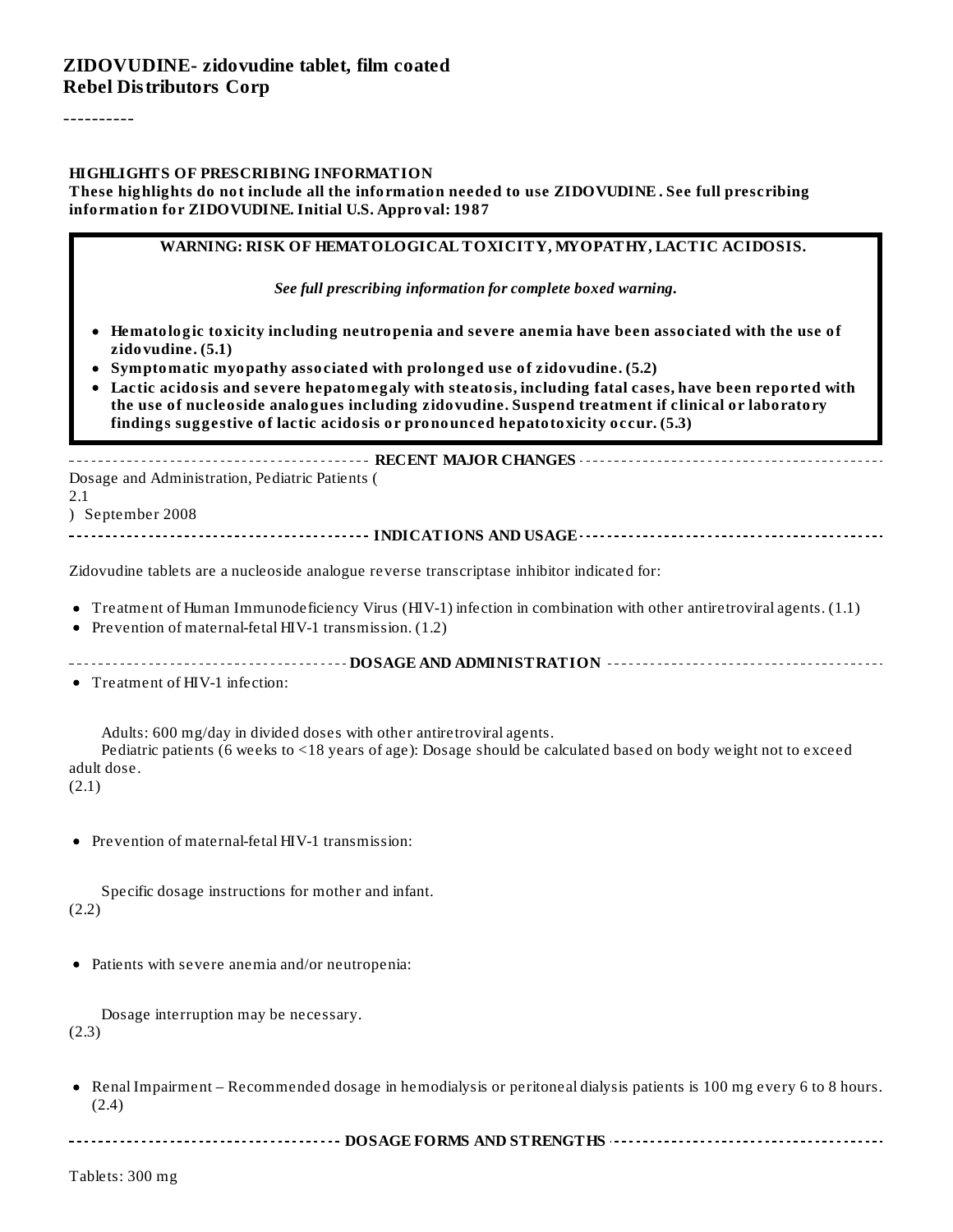| (3) |  |
|-----|--|
|     |  |
|     |  |
|     |  |

Hypersensitivity to zidovudine (e.g., anaphylaxis, Stevens-Johnson syndrome). (4)

- **WARNINGS AND PRECAUTIONS**
- Hematologic toxicity/bone marrow suppression including neutropenia and severe anemia have been associated with the use of zidovudine. (5.1)
- Symptomatic myopathy associated with prolonged use of zidovudine. (5.2)
- Lactic acidosis and severe hepatomegaly with steatosis, including fatal cases, have been reported with the use of  $\bullet$ nucleoside analogues including zidovudine. Suspend treatment if clinical or laboratory findings suggestive of lactic acidosis or pronounced hepatotoxicity occur. (5.3)
- Exacerbation of anemia has been reported in HIV-1/HCV co-infected patients receiving ribavirin and zidovudine.  $\bullet$ Coadministration of ribavirin and zidovudine is not advised. (5.4)
- Hepatic decompensation, (some fatal), has occurred in HIV-1/HCV co-infected patients receiving combination antiretroviral therapy and interferon alfa with/without ribavirin. Discontinue zidovudine as medically appropriate and consider dose reduction or discontinuation of interferon alfa, ribavirin, or both. (5.4)
- Zidovudine should not be administered with other zidovudine-containing combination products. (5.5)
- $\bullet$ Immune reconstitution syndrome (5.6) and redistribution/accumulation of body fat (5.7) have been reported in patients treated with combination antiretroviral therapy.

**ADVERSE REACTIONS**

- The most commonly reported adverse reactions (incidence ≥15%) in adult HIV-1 clinicalstudies were headache, malaise, nausea, anorexia, and vomiting. (6.1)
- The most commonly reported adverse reactions (incidence ≥15%) in pediatric HIV-1 clinicalstudies were fever, cough, and digestive disorders. (6.1)
- The most commonly reported adverse reactions in neonates (incidence ≥15%) in the prevention of maternal-fetal  $\bullet$ transmission of HIV-1 clinical trial were anemia and neutropenia. (6.1)

#### **To report SUSPECTED ADVERSE REACTIONS, contact FDA at 1-800-FDA-1088 or www.fda.gov/medwatch.**

- **DRUG INTERACTIONS CONSERVATIONS CONSERVATIONS CONSERVATIONS CONSERVATIONS**
- Stavudine: Concomitant use with zidovudine should be avoided. (7.1)
- Doxorubicin: Use with zidovudine should be avoided. (7.2)
- Bone marrow suppressive/cytotoxic agents: May increase the hematologic toxicity of zidovudine. (7.3)  $\bullet$

**USE IN SPECIFIC POPULATIONS**

Pregnancy: Physicians are encouraged to register patients in the Antiretroviral Pregnancy Registry by calling 1-800-258- 4263.

#### (8.1) **See 17 for PATIENT COUNSELING INFORMATION.**

**Revised: 4/2010**

#### **FULL PRESCRIBING INFORMATION: CONTENTS\* WARNING: RISK OF HEMATOLOGICAL TOXICITY, MYOPATHY, LACTIC ACIDOSIS 1 INDICATIONS AND USAGE**

#### 1.1 Treatment of HIV-1

1.2 Prevention of Maternal-Fetal HIV-1 Transmission

#### **2 DOSAGE AND ADMINISTRATION**

- 2.1 Treatment of HIV-1 Infection
- 2.2 Prevention of Maternal-Fetal HIV-1 Transmission
- 2.3 Patients With Severe Anemia and/or Neutropenia
- 2.4 Patients With Renal Impairment
- 2.5 Patients With Hepatic Impairment

#### **3 DOSAGE FORMS AND STRENGTHS**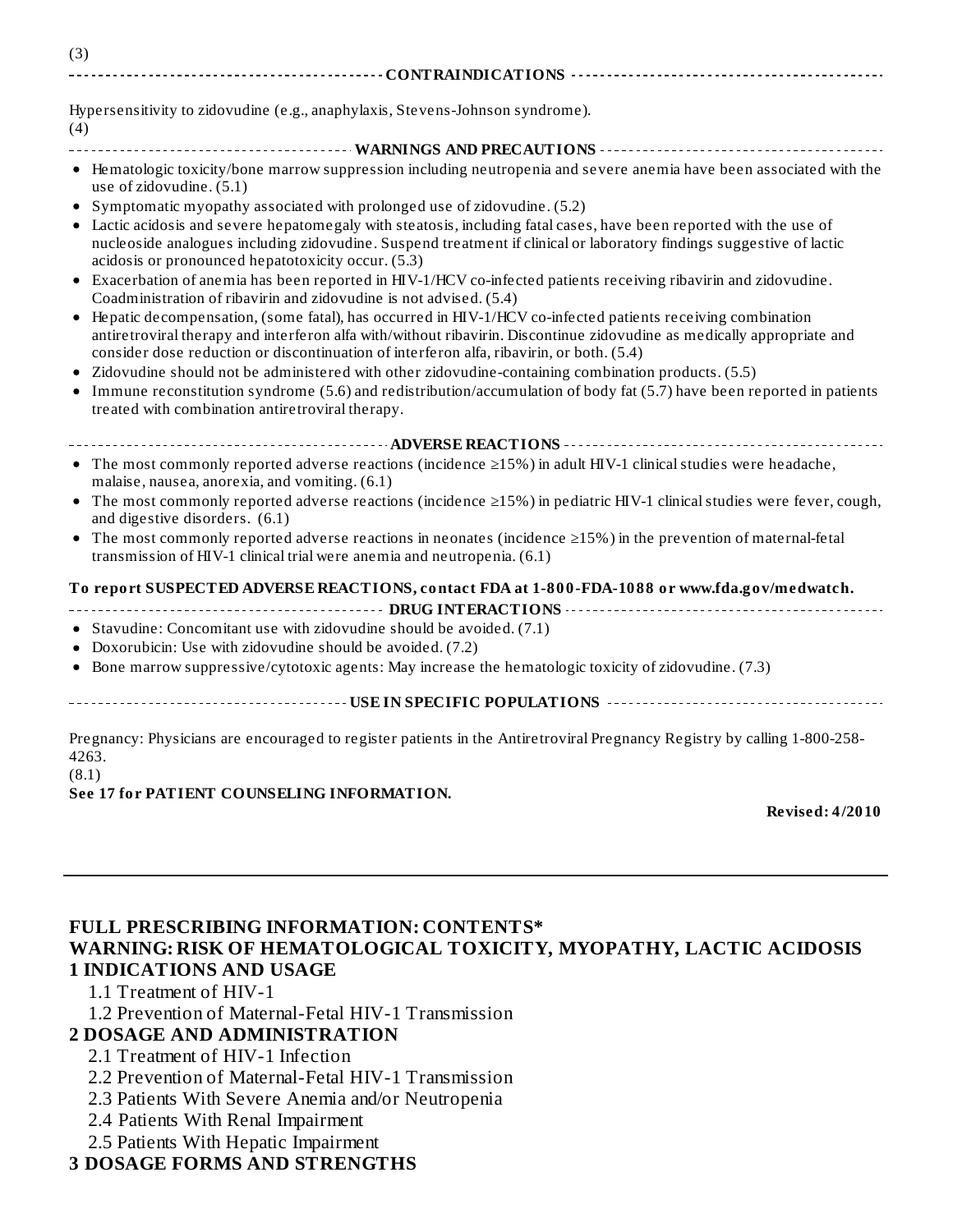### **4 CONTRAINDICATIONS**

### **5 WARNINGS AND PRECAUTIONS**

5.1 Hematologic Toxicity/Bone Marrow Suppression

5.2 Myopathy

- 5.3 Lactic Acidosis/Severe Hepatomegaly With Steatosis
- 5.4 Use With Interferon- and Ribavirin-Based Regimens in HIV-1/HCV Co-Infected Patients
- 5.5 Use With Other Zidovudine-Containing Products
- 5.6 Immune Reconstitution Syndrome
- 5.7 Fat Redistribution

### **6 ADVERSE REACTIONS**

- 6.1 Clinical Trials Experience
- 6.2 Postmarketing Experience

### **7 DRUG INTERACTIONS**

- 7.1 Antiretroviral Agents
- 7.2 Doxorubicin
- 7.3 Hematologic/Bone Marrow Suppressive/Cytotoxic Agents

### **8 USE IN SPECIFIC POPULATIONS**

- 8.1 Pregnancy
- 8.3 Nursing Mothers
- 8.4 Pediatric Use
- 8.5 Geriatric Use
- 8.6 Renal Impairment
- 8.7 Hepatic Impairment

### **10 OVERDOSAGE**

### **11 DESCRIPTION**

### **12 CLINICAL PHARMACOLOGY**

- 12.1 Mechanism of Action
- 12.3 Pharmacokinetics
- 12.4 Microbiology

### **13 NONCLINICAL TOXICOLOGY**

- 13.1 Carcinogenesis, Mutagenesis, Impairment of Fertility
- 13.2 Animal Toxicology and/or Pharmacology

### **14 CLINICAL STUDIES**

- 14.1 Adults
- 14.2 Pediatric Patients
- 14.3 Prevention of Maternal-Fetal HIV-1 Transmission

### **16 HOW SUPPLIED/STORAGE AND HANDLING**

### **17 PATIENT COUNSELING INFORMATION**

17.1 Information About Therapy With Zidovudine

\* Sections or subsections omitted from the full prescribing information are not listed.

### **FULL PRESCRIBING INFORMATION**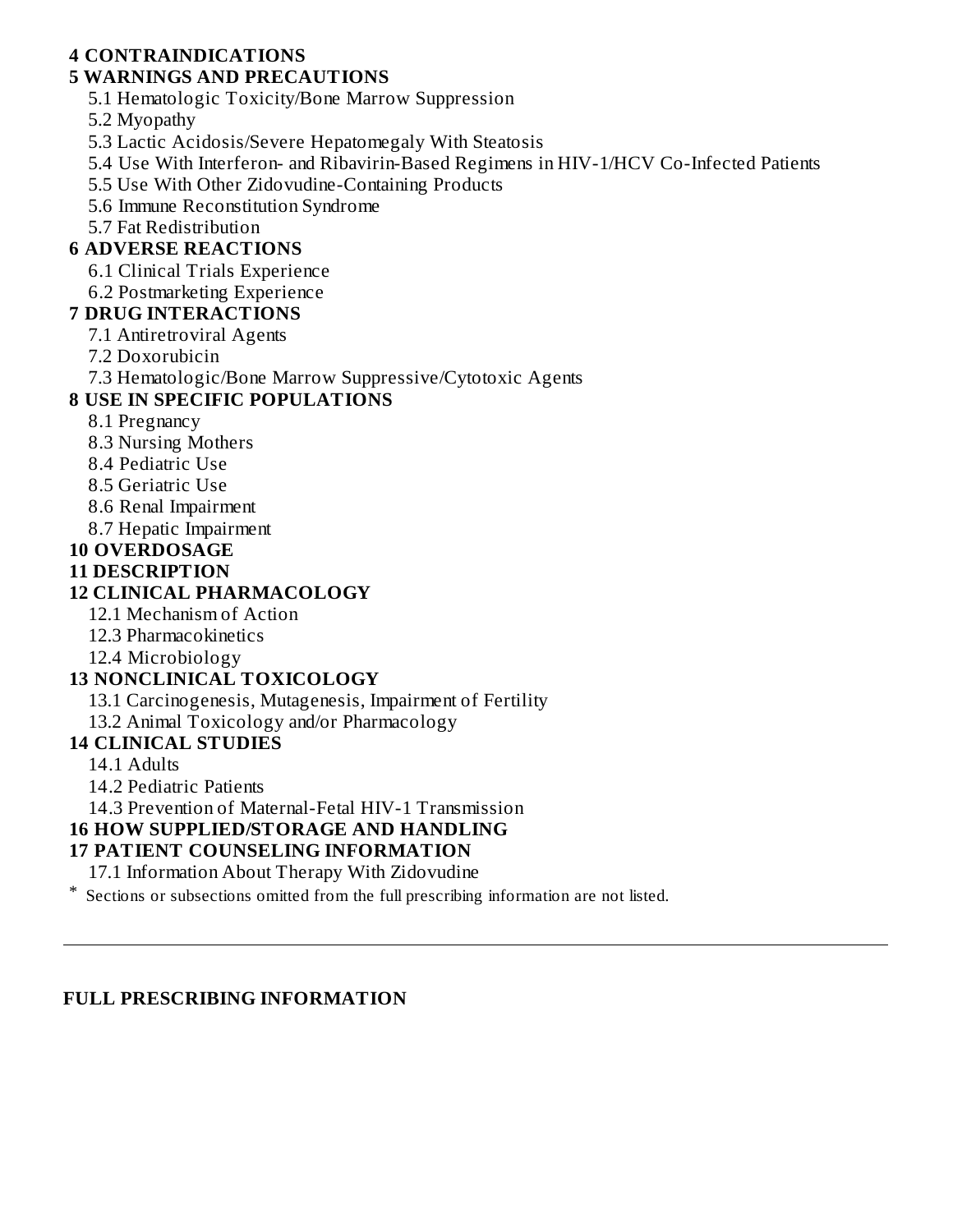### **WARNING: RISK OF HEMATOLOGICAL TOXICITY, MYOPATHY, LACTIC ACIDOSIS**

**Zidovudine has been associated with hematologic toxicity including neutropenia and s evere anemia, particularly in patients with advanced HIV-1 dis eas e** *[see*

*Warnings and Precautions (5.1)]*

**.**

**.**

**Prolonged us e of zidovudine has been associated with symptomatic myopathy** *[see*

*Warnings and Precautions (5.2)]*

**Lactic acidosis and s evere hepatomegaly with steatosis, including fatal cas es, have been reported with the us e of nucleoside analogues alone or in combination, including zidovudine and other antiretrovirals. Suspend treatment if clinical or laboratory findings suggestive of lactic acidosis or pronounced hepatotoxicity occur** *[see Warnings and Precautions (5.3)]***.**

### **1 INDICATIONS AND USAGE**

### **1.1 Treatment of HIV-1**

Zidovudine tablets, a nucleoside reverse transcriptase inhibitor, are indicated in combination with other antiretroviral agents for the treatment of HIV-1 infection.

### **1.2 Prevention of Maternal-Fetal HIV-1 Transmission**

Zidovudine tablets are indicated for the prevention of maternal-fetal HIV-1 transmission

*[see Dosage and Administration (2.2)].*

The indication is based on a dosing regimen that included 3 components:

- 1. antepartum therapy of HIV-1 infected mothers
- 2. intrapartum therapy of HIV-1 infected mothers
- 3. post-partum therapy of HIV-1 exposed neonate.

Points to consider prior to initiating zidovudine tablets in pregnant women for the prevention of maternal-fetal HIV-1 transmission include:

- In most cases, zidovudine tablets for prevention of maternal-fetal HIV-1 transmission should be given in combination with other antiretroviral drugs.
- Prevention of HIV-1 transmission in women who have received zidovudine tablets for a prolonged period before pregnancy has not been evaluated.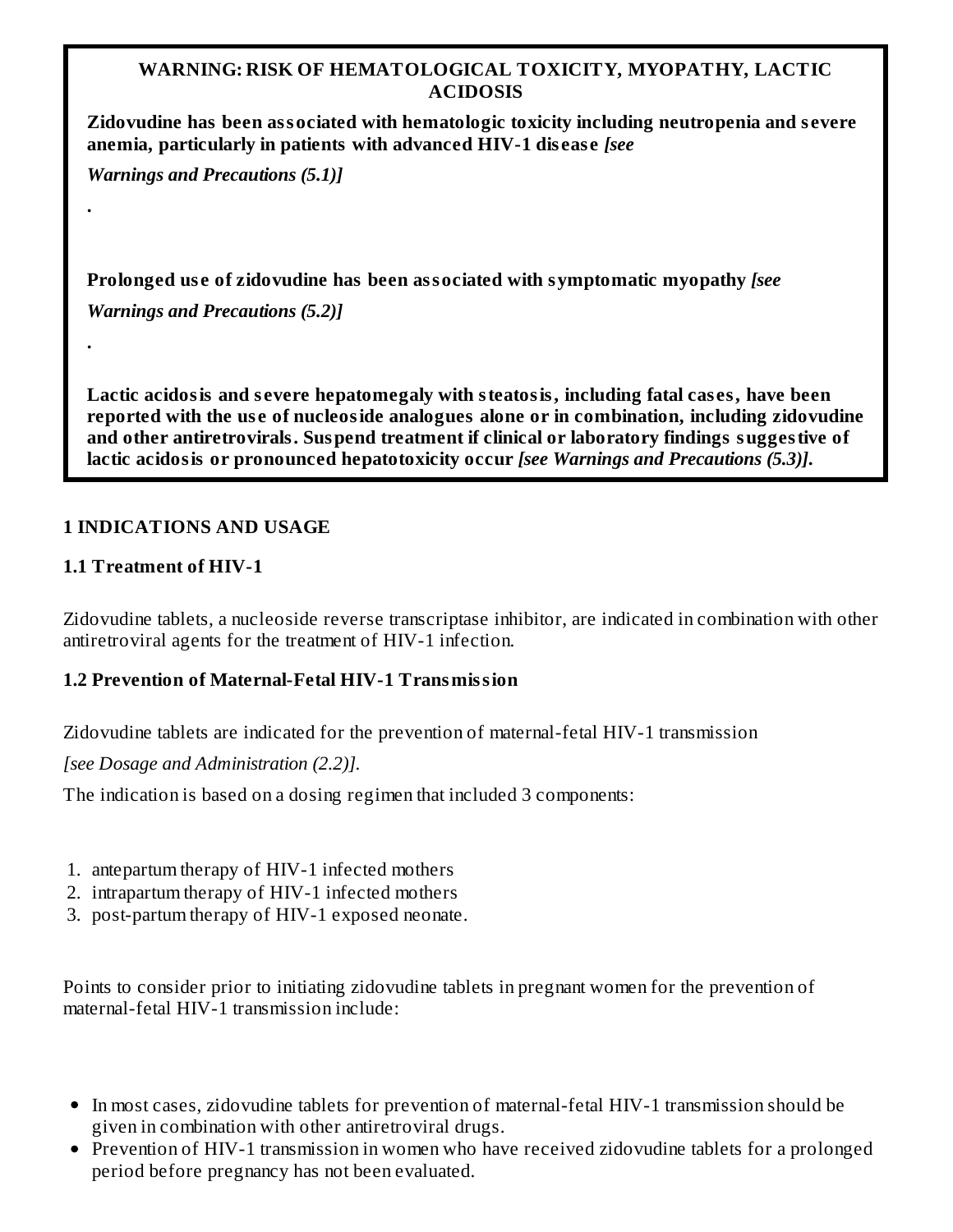• Because the fetus is most susceptible to the potential teratogenic effects of drugs during the first 10 weeks of gestation and the risks of therapy with zidovudine tablets during that period are not fully known, women in the first trimester of pregnancy who do not require immediate initiation of antiretroviral therapy for their own health may consider delaying use; this indication is based on use after 14 weeks gestation.

### **2 DOSAGE AND ADMINISTRATION**

#### **2.1 Treatment of HIV-1 Infection**

#### Adults:

The recommended oral dose of zidovudine tablets is 600 mg/day in divided doses in combination with other antiretroviral agents.

Pediatric Patients (6 weeks to <18 years of age): Healthcare professionals should pay special attention to accurate calculation of the dose of zidovudine tablets, transcription of the medication order, dispensing information, and dosing instructions to minimize risk for medication dosing errors.

Prescribers should calculate the appropriate dose of zidovudine tablets for each child based on body weight (kg) and should not exceed the recommended adult dose.

Before prescribing zidovudine tablets, children should be assessed for the ability to swallow tablets. If a child is unable to reliably swallow a zidovudine tablet, the zidovudine syrup formulation should be prescribed.

The recommended dosage in pediatric patients 6 weeks of age and older and weighing ≥4 kg is provided in Table 1. Zidovudine syrup should be used to provide accurate dosage when whole tablets are not appropriate.

# **Tablets** Τ

**Table 1: Recommended Pediatric Dosage of Zidovudine**

| Body Weight<br>(kg) | <b>Total Daily</b><br>Dose | Dosage Regimen and Dose |                   |
|---------------------|----------------------------|-------------------------|-------------------|
|                     |                            | b.i.d.                  | t.i.d.            |
| 4 to $\leq$ 9       | 24 mg/kg/day               | $12 \text{ mg/kg}$      | $8 \text{ mg/kg}$ |
| $>9$ to $< 30$      | $18 \text{ mg/kg/day}$     | $9 \text{ mg/kg}$       | 6 mg/kg           |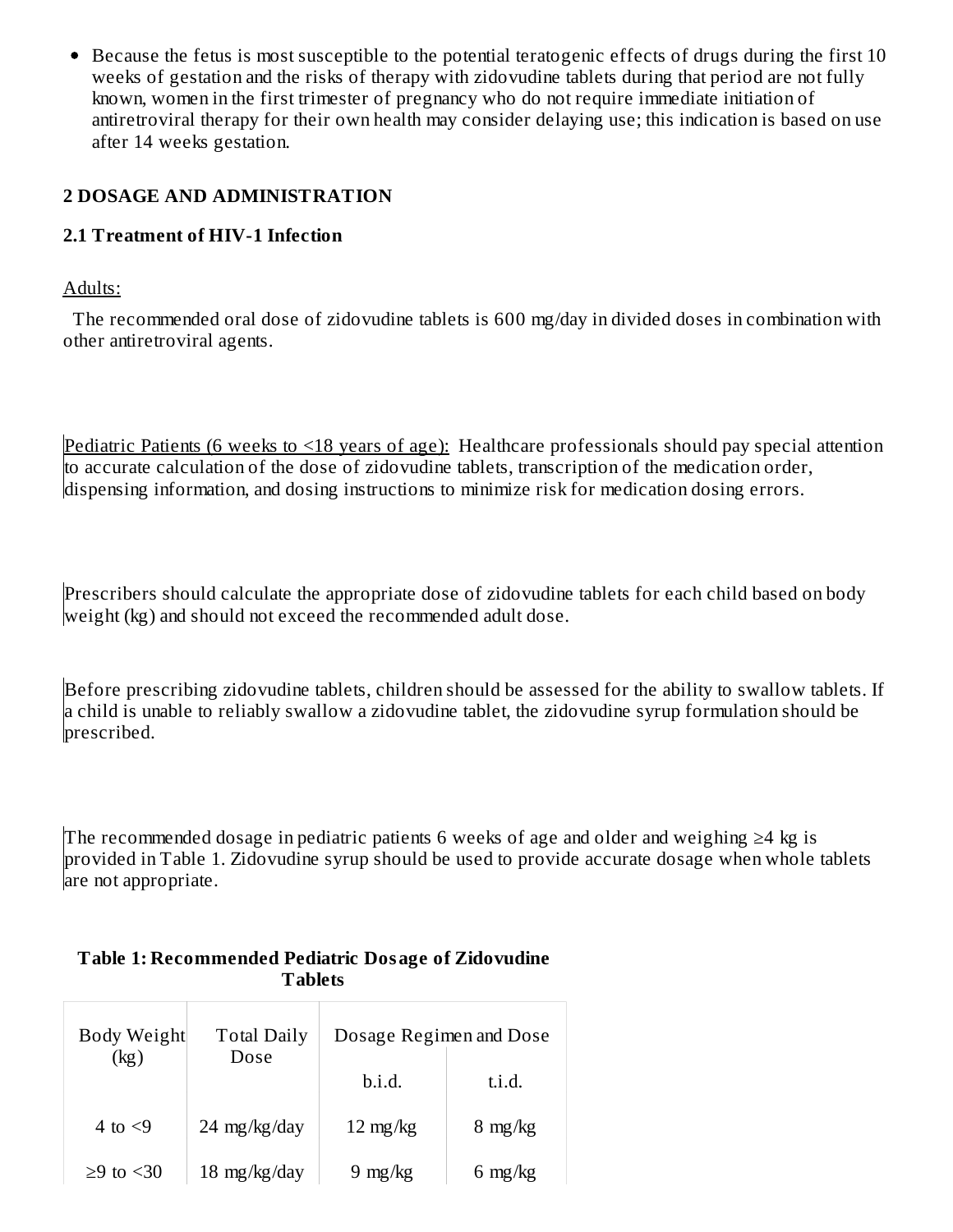| 230 | $600$ mg/day | $300$ mg | $200$ mg |
|-----|--------------|----------|----------|

Alternatively, dosing for zidovudine tablets can be based on body surface area (BSA) for each child. The recommended oral dose of zidovudine tablets is 480 mg/m<sup>2</sup>/day in divided doses (240 mg/m<sup>2</sup> twice daily or 160 mg/m<sup>2</sup> three times daily). In some cases the dose calculated by mg/kg will not be the same as that calculated by BSA.

### **2.2 Prevention of Maternal-Fetal HIV-1 Transmission**

The recommended dosage regimen for administration to pregnant women (>14 weeks of pregnancy) and their neonates is:

#### Maternal Dosing:

100 mg orally 5 times per day until the start of labor

*[see Clinical Studies (14.3)]*

. During labor and delivery, intravenous zidovudine should be administered at 2 mg/kg (total body weight) over 1 hour followed by a continuous intravenous infusion of 1 mg/kg/hour (total body weight) until clamping of the umbilical cord.

#### Neonatal Dosing:

2 mg/kg orally every 6 hours starting within 12 hours after birth and continuing through 6 weeks of age. Neonates unable to receive oral dosing may be administered zidovudine intravenously at 1.5 mg/kg, infused over 30 minutes, every 6 hours.

### **2.3 Patients With Severe Anemia and/or Neutropenia**

Significant anemia (hemoglobin <7.5 g/dL or reduction >25% of baseline) and/or significant neutropenia (granulocyte count <750 cells/mm

3

or reduction >50% from baseline) may require a dose interruption until evidence of marrow recovery is observed

### *[see Warnings and Precautions (5.1)]*

. In patients who develop significant anemia, dose interruption does not necessarily eliminate the need for transfusion. If marrow recovery occurs following dose interruption, resumption in dose may be appropriate using adjunctive measures such as epoetin alfa at recommended doses, depending on hematologic indices such as serum erythropoetin level and patient tolerance.

### **2.4 Patients With Renal Impairment**

#### End-Stage Renal Disease:

In patients maintained on hemodialysis or peritoneal dialysis, the recommended dosage is 100 mg every 6 to 8 hours

*[see Clinical Pharmacology (12.3)*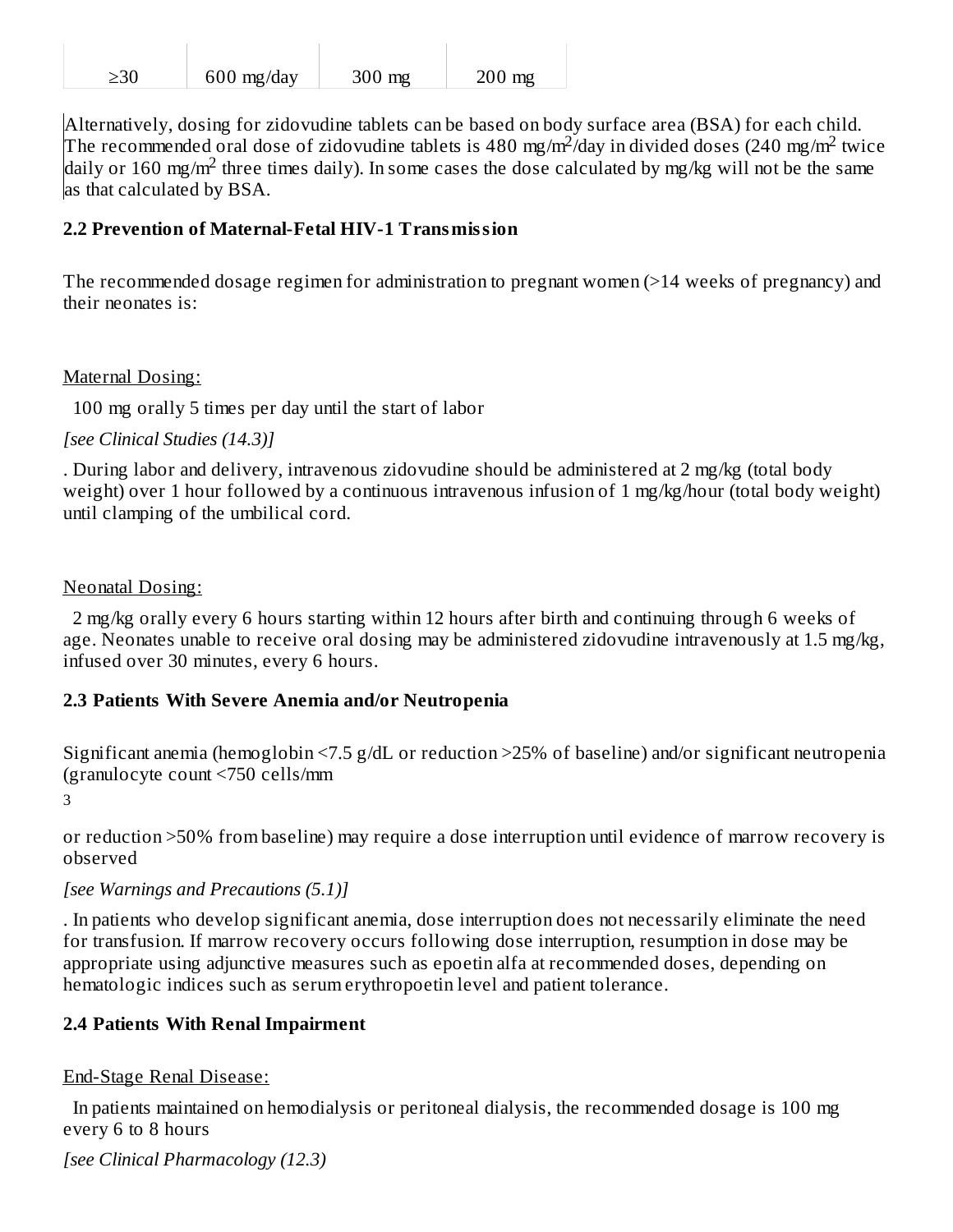#### **2.5 Patients With Hepatic Impairment**

There are insufficient data to recommend dose adjustment of zidovudine tablets in patients with mild to moderate impaired hepatic function or liver cirrhosis.

#### **3 DOSAGE FORMS AND STRENGTHS**

#### **Zidovudine Tablets USP, 300 mg**

are white colored, biconvex, round, film-coated tablets debossed with 'D' on one side and '11' on other side.

#### **4 CONTRAINDICATIONS**

Zidovudine tablets are contraindicated in patients who have had potentially life-threatening allergic reactions (e.g., anaphylaxis, Stevens-Johnson syndrome) to any of the components of the formulations.

#### **5 WARNINGS AND PRECAUTIONS**

#### **5.1 Hematologic Toxicity/Bone Marrow Suppression**

Zidovudine should be used with caution in patients who have bone marrow compromise evidenced by granulocyte count <1,000 cells/mm

3

or hemoglobin <9.5 g/dL. Hematologic toxicities appear to be related to pretreatment bone marrow reserve and to dose and duration of therapy. In patients with advanced symptomatic HIV-1 disease, anemia and neutropenia were the most significant adverse events observed. In patients who experience hematologic toxicity, a reduction in hemoglobin may occur as early as 2 to 4 weeks, and neutropenia usually occurs after 6 to 8 weeks. There have been reports of pancytopenia associated with the use of zidovudine, which was reversible in most instances after discontinuance of the drug. However, significant anemia, in many cases requiring dose adjustment, discontinuation of zidovudine, and/or blood

t

.

ransfusions, has occurred during treatment with zidovudine alone or in combination with other antiretrovirals.

Frequent blood counts are strongly recommended to detect severe anemia or neutropenia in patients with poor bone marrow reserve, particularly in patients with advanced HIV-1 disease who are treated with zidovudine. For HIV-1-infected individuals and patients with asymptomatic or early HIV-1 disease, periodic blood counts are recommended. If anemia or neutropenia develops, dosage interruption may be needed

*[see Dosage and Administration (2.3)]*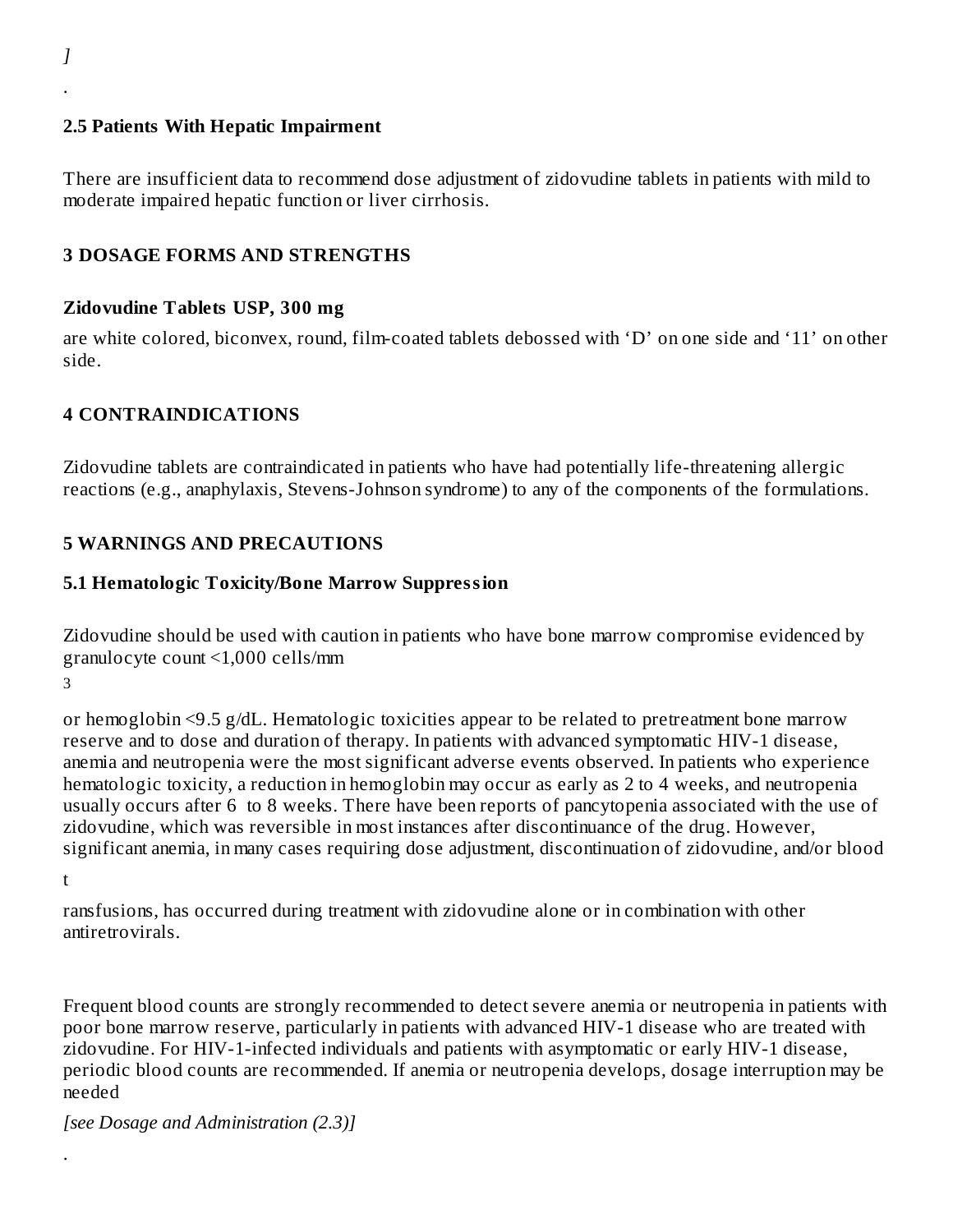## **5.2 Myopathy**

Myopathy and myositis with pathological changes, similar to that produced by HIV-1 disease, have been associated with prolonged use of zidovudine.

### **5.3 Lactic Acidosis/Severe Hepatomegaly With Steatosis**

Lactic acidosis and severe hepatomegaly with steatosis, including fatal cases, have been reported with the use of nucleoside analogues alone or in combination, including zidovudine and other antiretrovirals. A majority of these cases have been in women. Obesity and prolonged exposure to antiretroviral nucleoside analogues may be risk factors. Particular caution should be exercised when administering zidovudine to any patient with known risk factors for liver disease; however, cases have also been reported in patients with no known risk factors. Treatment with zidovudine should be suspended in any patient who develops clinical or laboratory findings suggestive of lactic acidosis or pronounced hepatotoxicity (which may include hepatomegaly and steatosis even in the absence of marked transaminase elevations).

### **5.4 Us e With Interferon- and Ribavirin-Bas ed Regimens in HIV-1/HCV Co-Infected Patients**

*In vitro*

studies have shown ribavirin can reduce the phosphorylation of pyrimidine nucleoside analogues such as zidovudine. Although no evidence of a pharmacokinetic or pharmacodynamic interaction (e.g., loss of HIV-1/HCV virologic suppression) was seen when ribavirin was coadministered with zidovudine in HIV-1/HCV co-infected patients

*[see Clinical Pharmacology (12.3)*

*]*

, exacerbation of anemia due to ribavirin has been reported when zidovudine is part of the HIV regimen. Coadministration of ribavirin and zidovudine is not advised. Consideration should be given to replacing zidovudine in established combination HIV-1/HCV therapy, especially in patients with a known history of zidovudine-induced anemia.

Hepatic decompensation (some fatal) has occurred in HIV-1/HCV co-infected patients receiving combination antiretroviral therapy for HIV-1 and interferon alfa with or without ribavirin. Patients receiving interferon alfa with or without ribavirin and zidovudine should be closely monitored for treatment-associated toxicities, especially hepatic decompensation, neutropenia, and anemia.

Discontinuation of zidovudine should be considered as medically appropriate. Dose reduction or discontinuation of interferon alfa, ribavirin, or both should also be considered if worsening clinical toxicities are observed, including hepatic decompensation (e.g., Childs Pugh >6) (see the complete prescribing information for interferon and ribavirin).

### **5.5 Us e With Other Zidovudine-Containing Products**

Zidovudine should not be administered with combination products that contain zidovudine as one of their components (e.g., COMBIVIR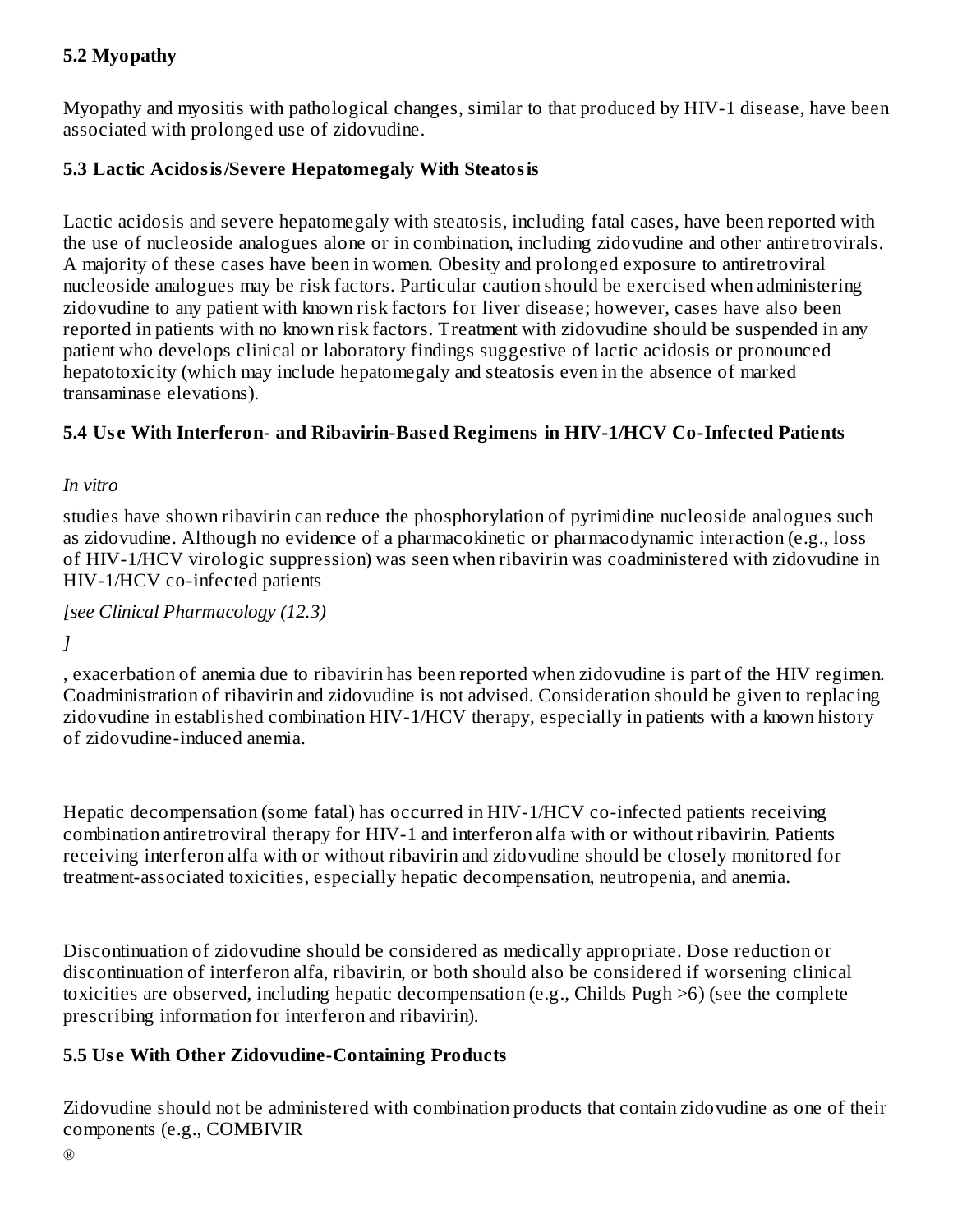®

# ).

### **5.6 Immune Reconstitution Syndrome**

Immune reconstitution syndrome has been reported in patients treated with combination antiretroviral therapy, including zidovudine. During the initial phase of combination antiretroviral treatment, patients whose immune systems respond may develop an inflammatory response to indolent or residual opportunistic infections (such as

*Mycobacterium avium*

infection, cytomegalovirus,

*Pneumocystis jirovecii*

pneumonia [PCP], or tuberculosis), which may necessitate further evaluation and treatment.

### **5.7 Fat Redistribution**

Redistribution/accumulation of body fat, including central obesity, dorsocervical fat enlargement (buffalo hump), peripheral wasting, facial wasting, breast enlargement, and "cushingoid appearance," have been observed in patients receiving antiretroviral therapy. The mechanism and long-term consequences of these events are currently unknown. A causal relationship has not been established.

## **6 ADVERSE REACTIONS**

### **6.1 Clinical Trials Experience**

The following adverse reactions are discussed in greater detail in other sections of the labeling:

- Hematologic toxicity, including neutropenia and anemia *[see Boxed Warning, Warnings and Precautions (5.1)].*
- Symptomatic myopathy *[see Boxed Warning, Warnings and Precautions (5.2)].*
- Lactic acidosis and severe hepatomegaly with steatosis *[see Boxed Warning, Warnings and Precautions (5.3)].*
- Hepatic decompensation in patients co-infected with HIV-1 and hepatitis C *[see Warnings and Precautions (5.4)].*

Because clinical trials are conducted under widely varying conditions, adverse reaction rates observed in the clinical trials of a drug cannot be directly compared to rates in the clinical trials of another drug and may not reflect the rates observed in practice.

### Adults:

The frequency and severity of adverse reactions associated with the use of zidovudine are greater in patients with more advanced infection at the time of initiation of therapy.

Table 2 summarizes events reported at a statistically significant greater incidence for patients receiving zidovudine in a monotherapy study.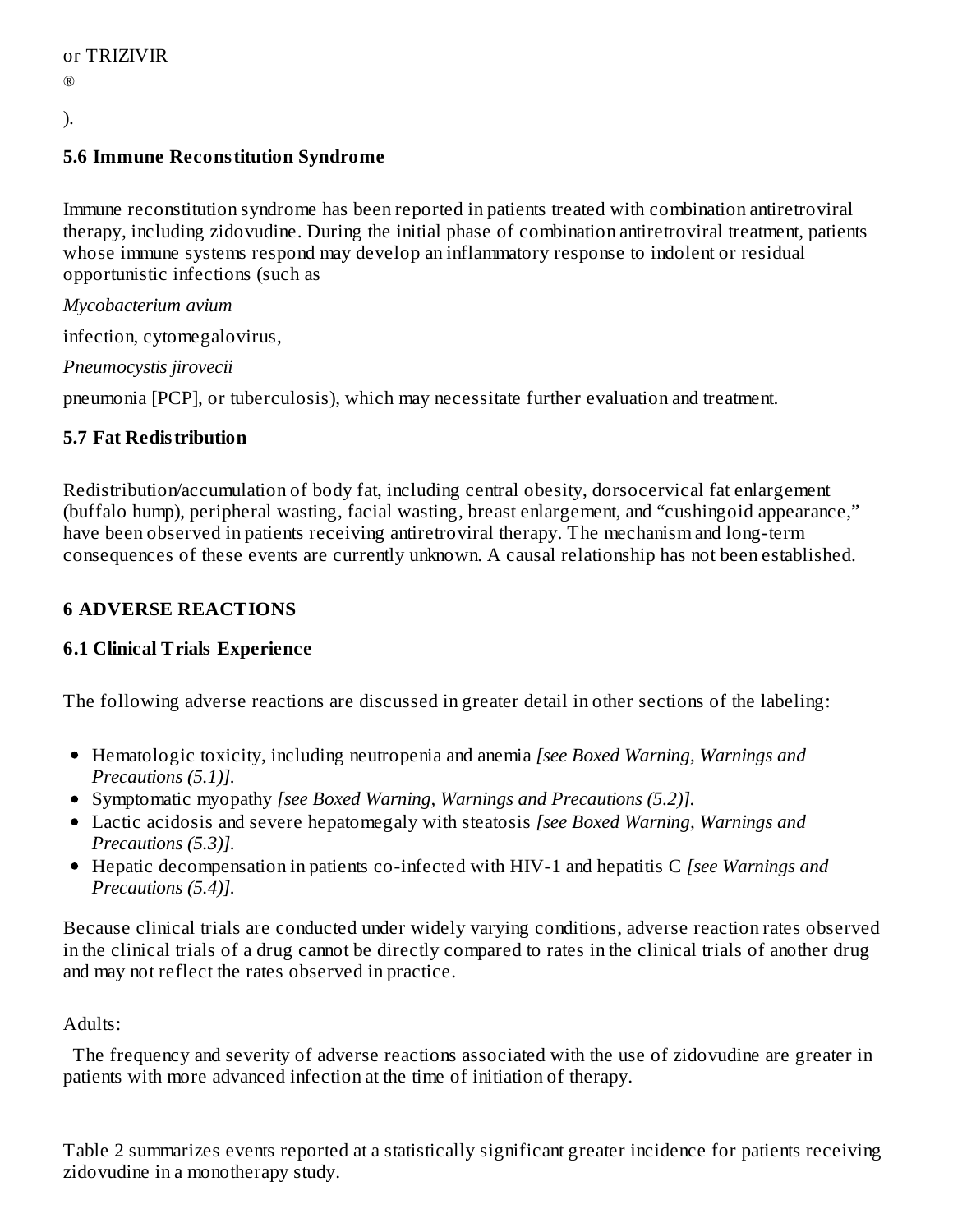| <b>Adverse Reaction</b>   | Zidovudine 500 mg/day<br>$(n = 453)$ | Placebo<br>$(n = 428)$ |
|---------------------------|--------------------------------------|------------------------|
| Body as a whole           |                                      |                        |
| Asthenia                  | $9%$ <sup>†</sup>                    | 6%                     |
| Headache                  | 63%                                  | 53%                    |
| Malaise                   | 53%                                  | 45%                    |
| <b>Gas trointes tinal</b> |                                      |                        |
| Anorexia                  | 20%                                  | 11%                    |
| Constipation              | $6\%$ <sup>†</sup>                   | 4%                     |
| Nausea                    | 51%                                  | 30%                    |
| Vomiting                  | 17%                                  | 10%                    |

#### **Table 2. Percentage (%) of Patients With Advers e Reactions\* in Asymptomatic HIV-1 Infection (ACTG 019)**

Reported in ≥5% of study population. \*

<sup>†</sup> Not statistically significant versus placebo.

In addition to the adverse reactions listed in Table 2, adverse reactions observed at an incidence of ≥5% in any treatment arm in clinical studies (NUCA3001, NUCA3002, NUCB3001, and NUCB3002) were abdominal cramps, abdominal pain, arthralgia, chills, dyspepsia, fatigue, insomnia, musculoskeletal pain, myalgia, and neuropathy. Additionally, in these studies hyperbilirubinemia was reported at an incidence of  $\leq 0.8\%$ .

Selected laboratory abnormalities observed during a clinical study of monotherapy with zidovudine are shown in Table 3.

#### **Table 3. Frequencies of Selected (Grade 3/4) Laboratory Abnormalities in Patients With Asymptomatic HIV-1 Infection (ACTG 019)**

| <b>Test</b><br>(Abnormal Level) | Zidovudine<br>$500$ mg/day<br>$(n = 453)$ | Placebo<br>$(n = 428)$ |
|---------------------------------|-------------------------------------------|------------------------|
| Anemia (Hgb $\leq$ 8 g/dL)      | $1\%$                                     | ${<}1\%$               |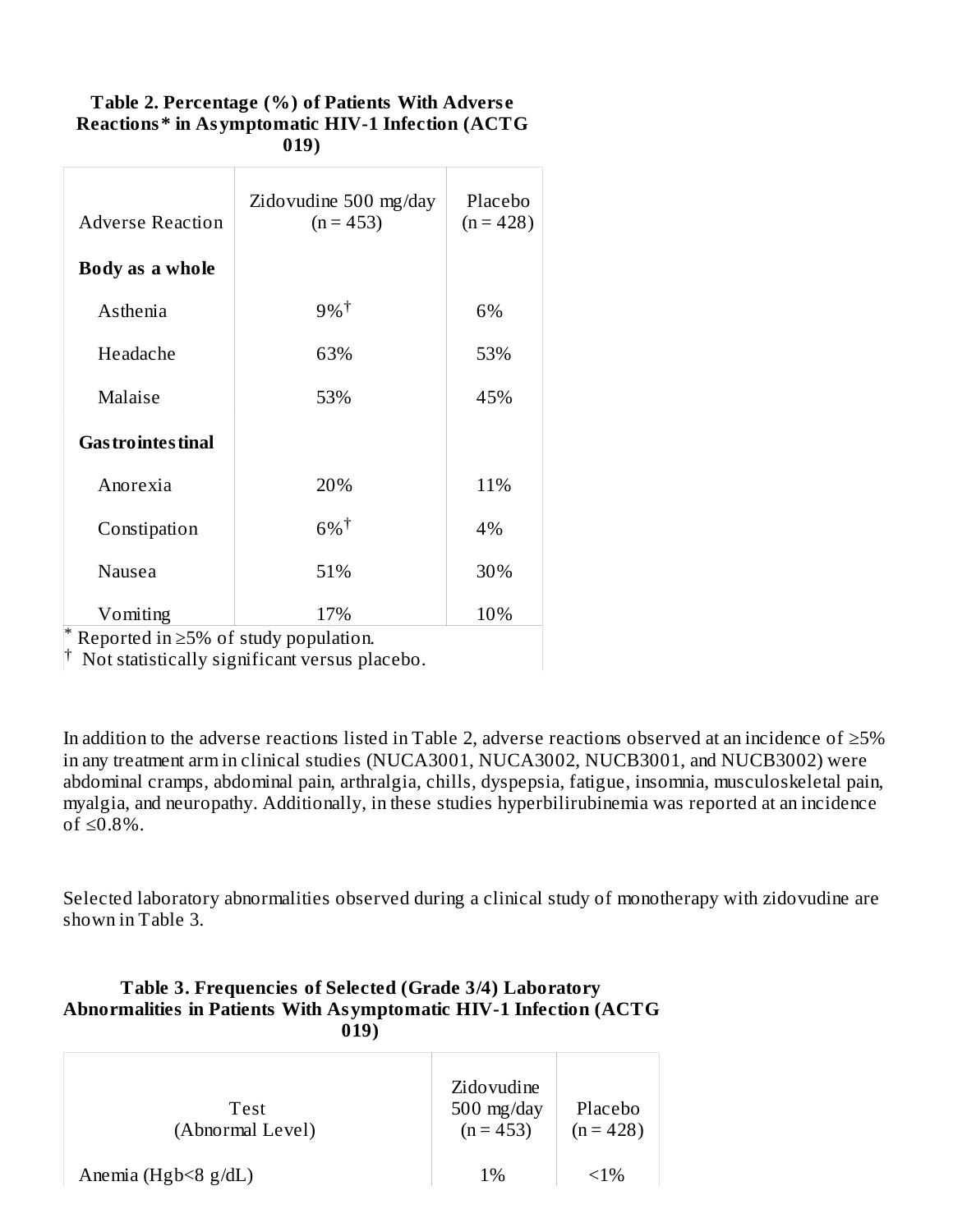| Granulocytopenia (<750 cells/mm <sup>3</sup> )        | 2%    | 2%      |
|-------------------------------------------------------|-------|---------|
| Thrombocytopenia (platelets<50,000/mm <sup>3</sup> )  | $0\%$ | $< 1\%$ |
| $ALT$ ( $>5$ x ULN)                                   | 3%    | 3%      |
| $AST$ ( $>5$ x ULN)                                   | 1%    | 2%      |
| $III \text{ N} - I$ Inner $\lim_{\Delta t}$ of normal |       |         |

 $|ULN = Upper$  limit of normal.

#### Pediatrics:

The clinical adverse reactions reported among adult recipients of zidovudine may also occur in pediatric patients.

### *Study ACTG300:*

Selected clinical adverse reactions and physical findings with a ≥5% frequency during therapy with EPIVIR 4 mg/kg twice daily plus zidovudine 160 mg/m

2

3 times daily compared with didanosine in therapy-naive (≤56 days of antiretroviral therapy) pediatric patients are listed in Table 4.

| Table 4. Selected Clinical Adverse Reactions and Physical      |
|----------------------------------------------------------------|
| Findings $(\geq 5\%$ Frequency) in Pediatric Patients in Study |
| ACTG300                                                        |

| <b>Adverse Reaction</b> | EPIVIR plus<br>Zidovudine<br>$(n = 236)$ | Didanosine<br>$(n = 235)$ |
|-------------------------|------------------------------------------|---------------------------|
| Body as a whole         |                                          |                           |
| Fever                   | 25%                                      | 32%                       |
| <b>Digestive</b>        |                                          |                           |
| Hepatomegaly            | 11%                                      | 11%                       |
| Nausea & vomiting       | 8%                                       | 7%                        |
| Diarrhea                | 8%                                       | 6%                        |
| Stomatitis              | 6%                                       | 12%                       |
| Splenomegaly            | 5%                                       | 8%                        |
| <b>Respiratory</b>      |                                          |                           |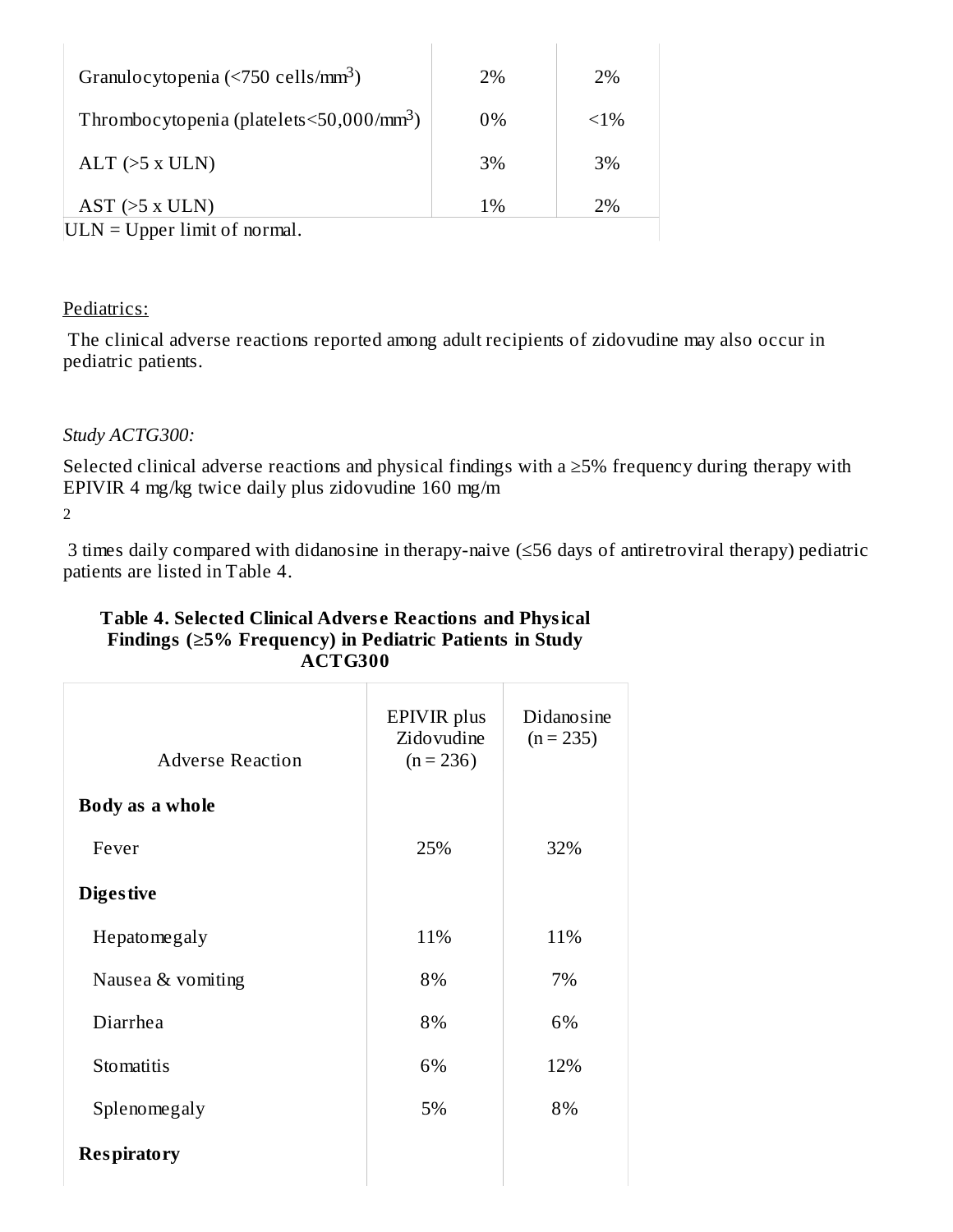| Cough                                                                 | 15%           | 18% |
|-----------------------------------------------------------------------|---------------|-----|
| Abnormal breath sounds/wheezing                                       | 7%            | 9%  |
| <b>Ear, Nose, and Throat</b>                                          |               |     |
| Signs or symptoms of ears*                                            | 7%            | 6%  |
| Nasal discharge or congestion                                         | 8%            | 11% |
| Other                                                                 |               |     |
| Skin rashes                                                           | 12%           | 14% |
| Lymphadenopathy                                                       | 9%            | 11% |
| $\mathbf{r}$ , and $\mathbf{r}$ , and $\mathbf{r}$ , and $\mathbf{r}$ | $\cdots$<br>r |     |

\*Includes pain, discharge, erythema, or swelling of an ear.

Selected laboratory abnormalities experienced by therapy-naive (≤56 days of antiretroviral therapy) pediatric patients are listed in Table 5.

| <b>Test</b><br>(Abnormal Level)                                | <b>EPIVIR</b> plus<br>Zidovudine | Didanosine |
|----------------------------------------------------------------|----------------------------------|------------|
| Neutropenia (ANC<400 cells/mm <sup>3</sup> )                   | 8%                               | 3%         |
| Anemia (Hgb $\leq$ 7 g/dL)                                     | 4%                               | 2%         |
| Thrombocytopenia (platelets $\leq$ 50,000/mm <sup>3</sup> )    | 1%                               | 3%         |
| $ALT$ (>10 x ULN)                                              | 1%                               | 3%         |
| $AST$ ( $>10$ x ULN)                                           | 2%                               | 4%         |
| Lipase $(>2.5 x ULN)$                                          | 3%                               | 3%         |
| Total amylase $(>2.5 x ULN)$<br>$ULN = Upper limit of normal.$ | 3%                               | 3%         |

#### **Table 5. Frequencies of Selected (Grade 3/4) Laboratory Abnormalities in Pediatric Patients in Study ACTG300**

ANC = Absolute neutrophil count.

Macrocytosis was reported in the majority of pediatric patients receiving zidovudine 180 mg/m 2

every 6 hours in open-label studies. Additionally, adverse reactions reported at an incidence of <6% in these studies were congestive heart failure, decreased reflexes, ECG abnormality, edema, hematuria,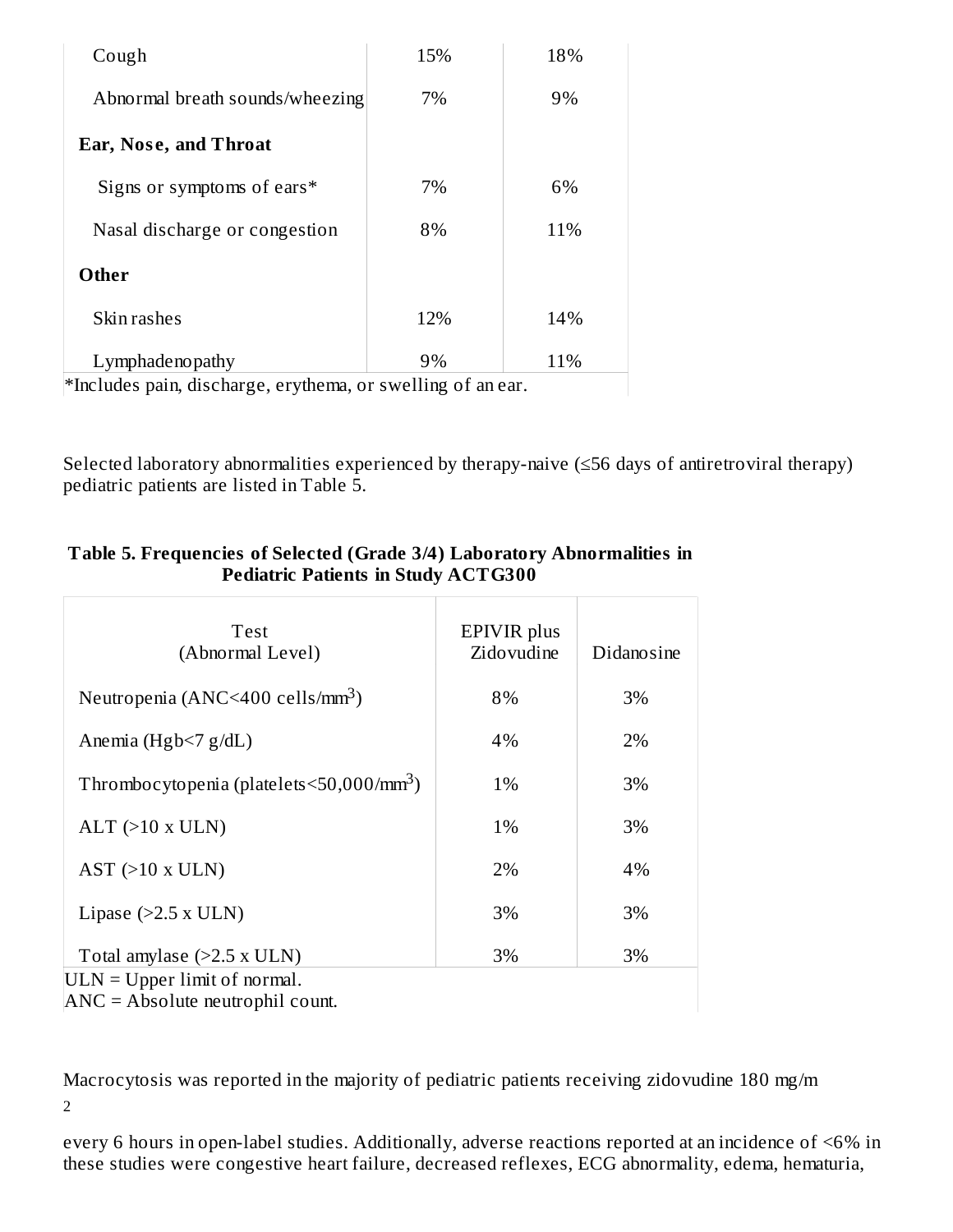left ventricular dilation, nervousness/irritability, and weight loss.

### Use for the Prevention of Maternal-Fetal Transmission of HIV-1:

In a randomized, double-blind, placebo-controlled trial in HIV-1-infected women and their neonates conducted to determine the utility of zidovudinefor the prevention of maternal-fetal HIV-1 transmission, zidovudine syrup at 2 mg/kg was administered every 6 hours for 6 weeks to neonates beginning within 12 hours following birth. The most commonly reported adverse reactions were anemia (hemoglobin <9 g/dL) and neutropenia (<1,000 cells/mm

3

). Anemia occurred in 22% of the neonates who received zidovudine and in 12% of the neonates who received placebo. The mean difference in hemoglobin values was less than 1 g/dL for neonates receiving zidovudine compared with neonates receiving placebo. No neonates with anemia required transfusion and all hemoglobin values spontaneously returned to normal within 6 weeks after completion of therapy with zidovudine. Neutropenia in neonates was reported with similar frequency in the group that received zidovudine (21%) and in the group that received placebo (27%). The long-term consequences of

*in utero*

and infant exposure to zidovudine are unknown.

### **6.2 Postmarketing Experience**

In addition to adverse reactions reported from clinical trials, the following reactions have been identified during postmarketing use of zidovudine. Because they are reported voluntarily from a population of unknown size, estimates of frequency cannot be made. These reactions have been chosen for inclusion due to a combination of their seriousness, frequency of reporting, or potential causal connection to zidovudine.

Body as a Whole:

Back pain, chest pain, flu-like syndrome, generalized pain, redistribution/accumulation of body fat *[see Warnings and Precautions (5.6)]*

Cardiovascular:

Cardiomyopathy

*,*

.

syncope.

Endocrine:

Gynecomastia.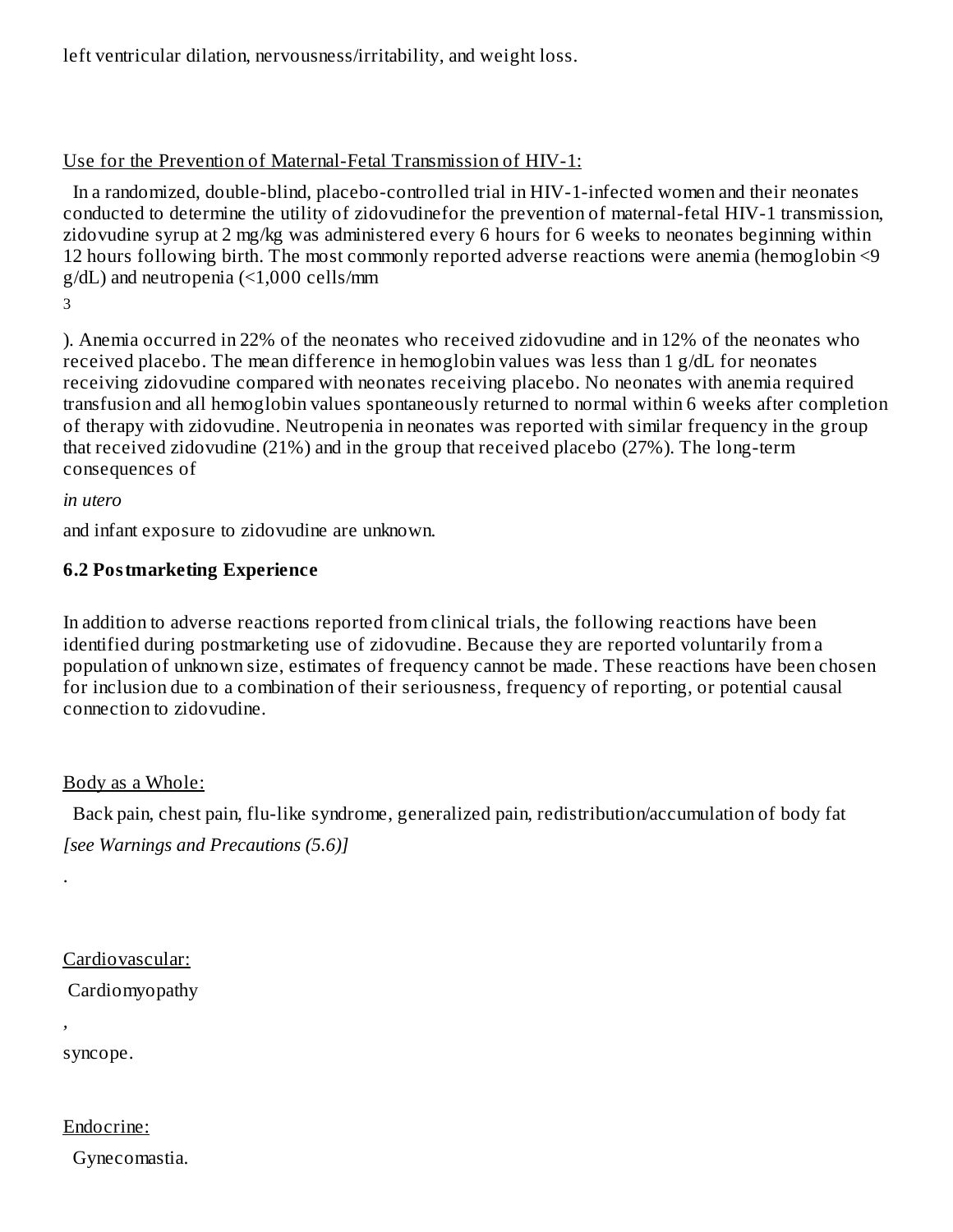#### Eye:

Macular edema.

#### Gastrointestinal:

Dysphagia, flatulence, oral mucosa pigmentation, mouth ulcer.

### General:

Sensitization reactions including anaphylaxis and angioedema, vasculitis.

### Hemic and Lymphatic:

Aplastic anemia, hemolytic anemia, leukopenia, lymphadenopathy, pancytopenia with marrow hypoplasia, pure red cell aplasia.

### Hepatobiliary Tract and Pancreas:

Hepatitis, hepatomegaly with steatosis, jaundice, lactic acidosis, pancreatitis.

### Musculoskeletal:

Increased CPK, increased LDH, muscle spasm, myopathy and myositis with pathological changes (similar to that produced by HIV-1 disease), rhabdomyolysis, tremor.

### Nervous:

Anxiety, confusion, depression, dizziness, loss of mental acuity, mania, paresthesia, seizures, somnolence, vertigo.

### Respiratory:

Dyspnea, rhinitis, sinusitis.

### Skin:

Changes in skin and nail pigmentation, pruritus, Stevens-Johnson syndrome, toxic epidermal necrolysis, sweat, urticaria.

#### Special Senses: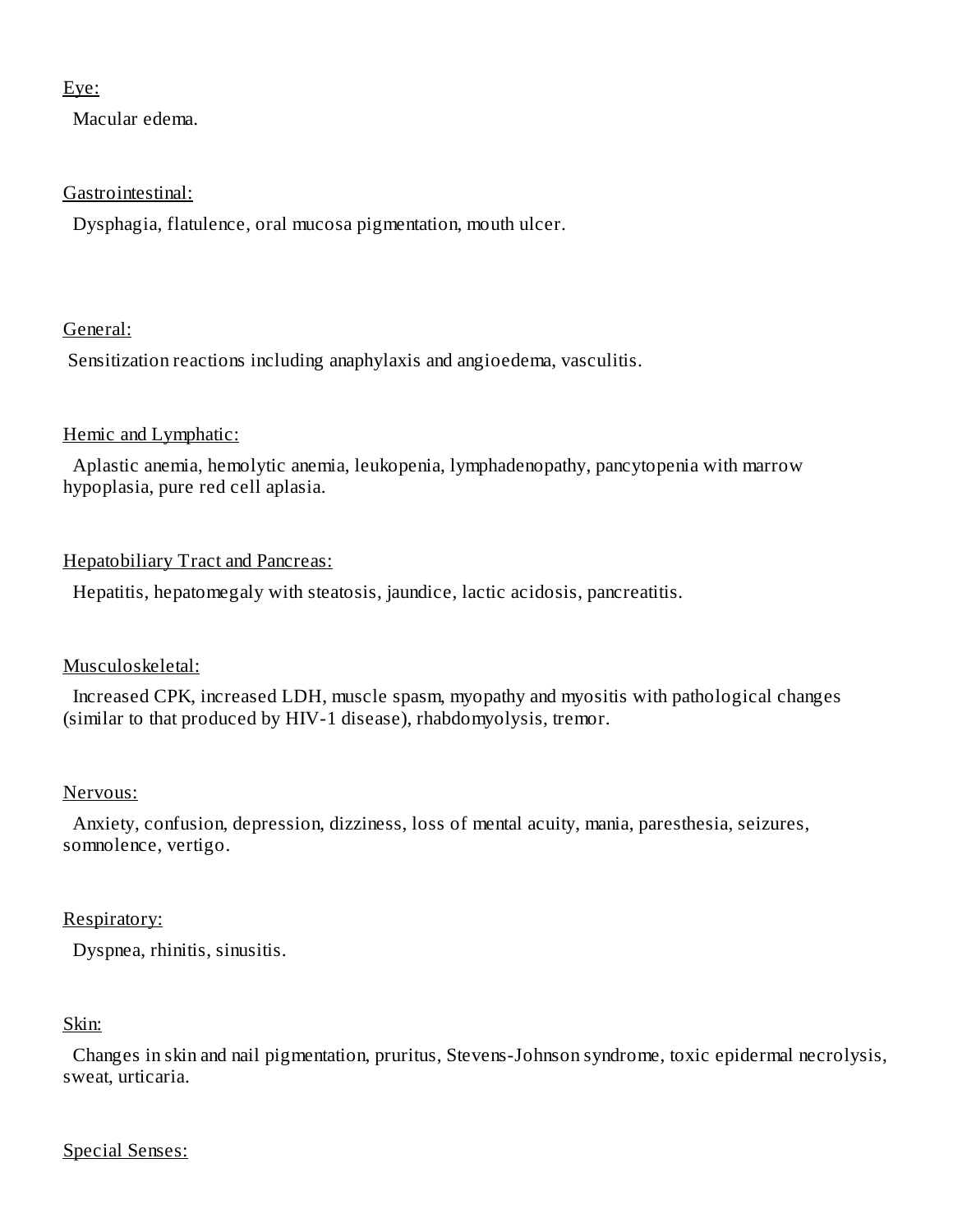Amblyopia, hearing loss, photophobia, taste perversion.

Urogenital:

Urinary frequency, urinary hesitancy.

## **7 DRUG INTERACTIONS**

### **7.1 Antiretroviral Agents**

### Stavudine:

Concomitant use of zidovudine with stavudine should be avoided since an antagonistic relationship has been demonstrated

*in vitro*

.

Nucleoside Analogues Affecting DNA Replication:

Some nucleoside analogues affecting DNA replication, such as ribavirin, antagonize the

*in vitro*

antiviral activity of zidovudine against HIV-1; concomitant use of such drugs should be avoided.

### **7.2 Doxorubicin**

Concomitant use of zidovudine with doxorubicin should be avoided since an antagonistic relationship has been demonstrated

*in vitro*

.

# **7.3 Hematologic/Bone Marrow Suppressive/Cytotoxic Agents**

Coadministration of ganciclovir, interferon alfa, ribavirin, and other bone marrow suppressive or cytotoxic agents may increase the hematologic toxicity of zidovudine.

# **8 USE IN SPECIFIC POPULATIONS**

### **8.1 Pregnancy**

Teratogenic Effects

*Pregnancy Category C.*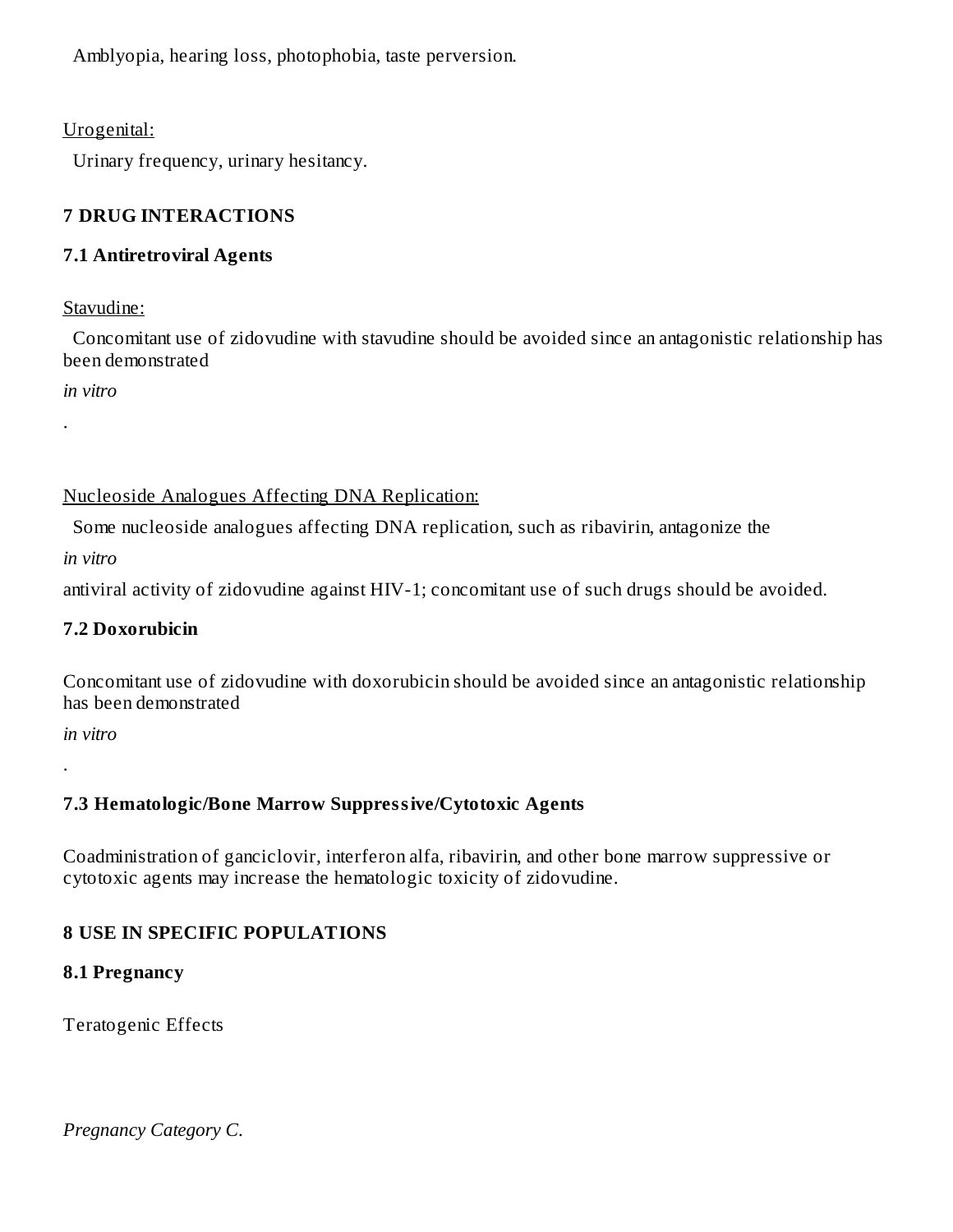In humans, treatment with zidovudine during pregnancy reduced the rate of maternal-fetal HIV-1 transmission from 24.9% for infants born to placebo-treated mothers to 7.8% for infants born to mothers treated with zidovudine

### *[see Clinical Studies (14.3)]*

. There were no differences in pregnancy-related adverse events between the treatment groups. Animal

r

.

.

eproduction studies in rats and rabbits showed evidence of embryotoxicity and increased fetal malformations.

A randomized, double-blind, placebo-controlled trial was conducted in HIV-1-infected pregnant women to determine the utility of zidovudine for the prevention of maternal-fetal HIV-1-transmission

### *[see Clinical Studies (14.3)]*

. Congenital abnormalities occurred with similar frequency between neonates born to mothers who received zidovudine and neonates born to mothers who received placebo. The observed abnormalities included problems in embryogenesis (prior to 14 weeks) or were recognized on ultrasound before or immediately after initiation of study drug.

Increased fetal resorptions occurred in pregnant rats and rabbits treated with doses of zidovudine that produced drug plasma concentrations 66 to 226 times (rats) and 12 to 87 times (rabbits) the mean steadystate peak human plasma concentration following a single 100 mg dose of zidovudine. There were no other reported developmental anomalies. In another developmental toxicity study, pregnant rats received zidovudine up to near-lethal doses that produced peak plasma concentrations 350 times peak human plasma concentrations (300 times the daily AUC in humans given 600 mg/day zidovudine). This dose was associated with marked maternal toxicity and an increased incidence of fetal malformations. However, there were no signs of teratogenicity at doses up to one fifth the lethal dose

*[see Nonclinical Toxicology (13.2)]*

### Antiretroviral Pregnancy Registry:

To monitor maternal-fetal outcomes of pregnant women exposed to zidovudine, an Antiretroviral Pregnancy Registry has been established. Physicians are encouraged to register patients by calling 1- 800-258-4263.

### **8.3 Nursing Mothers**

Zidovudine is excreted in human milk

*[see Clinical Pharmacology (12.3)]*

The Centers for Disease Control and Prevention recommend that HIV-1-infected mothers in the United States not breastfeed their infants to avoid risking postnatal transmission of HIV-1 infection. Because of both the potential for HIV-1 transmission and the potential for serious adverse reactions in nursing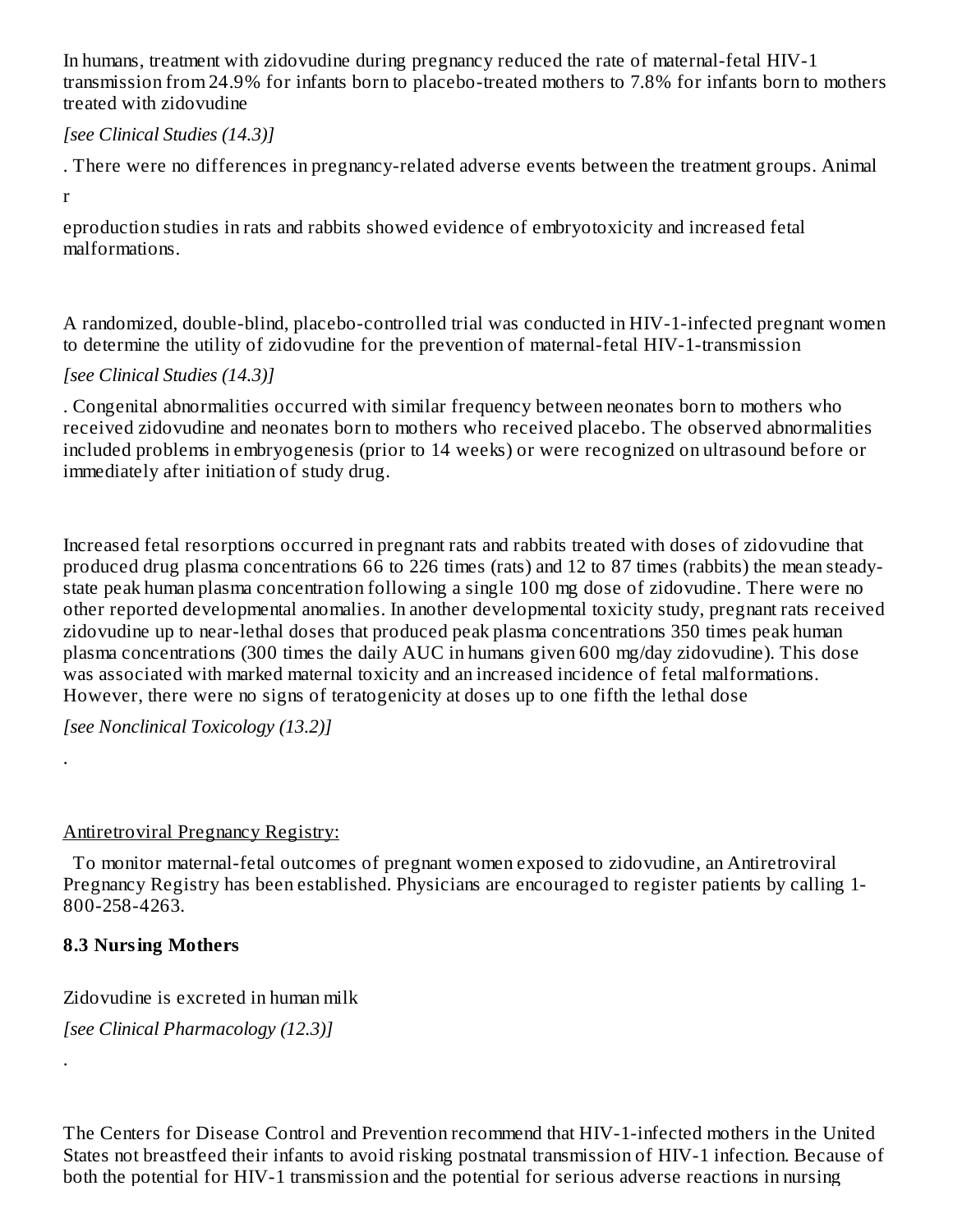infants, mothers should be instructed not to breastfeed if they are receiving zidovudine.

### **8.4 Pediatric Us e**

Zidovudine has been studied in HIV-1-infected pediatric patients ≥6 weeks of age who had HIV-1 related symptoms or who were asymptomatic with abnormal laboratory values indicating significant HIV-1-related immunosuppression. Zidovudine has also been studied in neonates perinatally exposed to HIV-1 *[see Dosage and Administration (2.1), Adverse Reactions (6.1), Clinical Pharmacology (12.3), Clinical Studies (14.2), (14.3)]*.

## **8.5 Geriatric Us e**

Clinical studies of zidovudine did not include sufficient numbers of subjects aged 65 and over to determine whether they respond differently from younger subjects. Other reported clinical experience has not identified differences in responses between the elderly and younger patients. In general, dose selection for an elderly patient should be cautious, reflecting the greater frequency of decreased hepatic, renal, or cardiac function, and of concomitant disease or other drug therapy.

### **8.6 Renal Impairment**

In patients with severely impaired renal function (CrCl<15 mL/min), dosage reduction is recommended *[see Dosage and Administration (2.4), Clinical Pharmacology (12.3)].*

### **8.7 Hepatic Impairment**

Zidovudine is eliminated from the body primarily by renal excretion following metabolism in the liver (glucuronidation). Although the data are limited, zidovudine concentrations appear to be increased in patients with severely impaired hepatic function which may increase the risk of hematologic toxicity

*[see Dosage and Administration (2.5), Clinical Pharmacology (12.3)].*

### **10 OVERDOSAGE**

Acute overdoses of zidovudine have been reported in pediatric patients and adults. These involved exposures up to 50 grams. No specific symptoms or signs have been identified following acute overdosage with zidovudine apart from those listed as adverse events such as fatigue, headache, vomiting, and occasional reports of hematological disturbances. All patients recovered without permanent sequelae. Hemodialysis and peritoneal dialysis appear to have a negligible effect on the removal of zidovudine while elimination of its primary metabolite, 3'-azido-3'-deoxy-5'-

*O*

-β-

*D*

-glucopyranuronosylthymidine (GZDV), is enhanced.

### **11 DESCRIPTION**

Zidovudine (formerly called azidothymidine [AZT]), a pyrimidine nucleoside analogue active against HIV-1. The chemical name of zidovudine is 3'-azido-3'-deoxythymidine; it has the following structural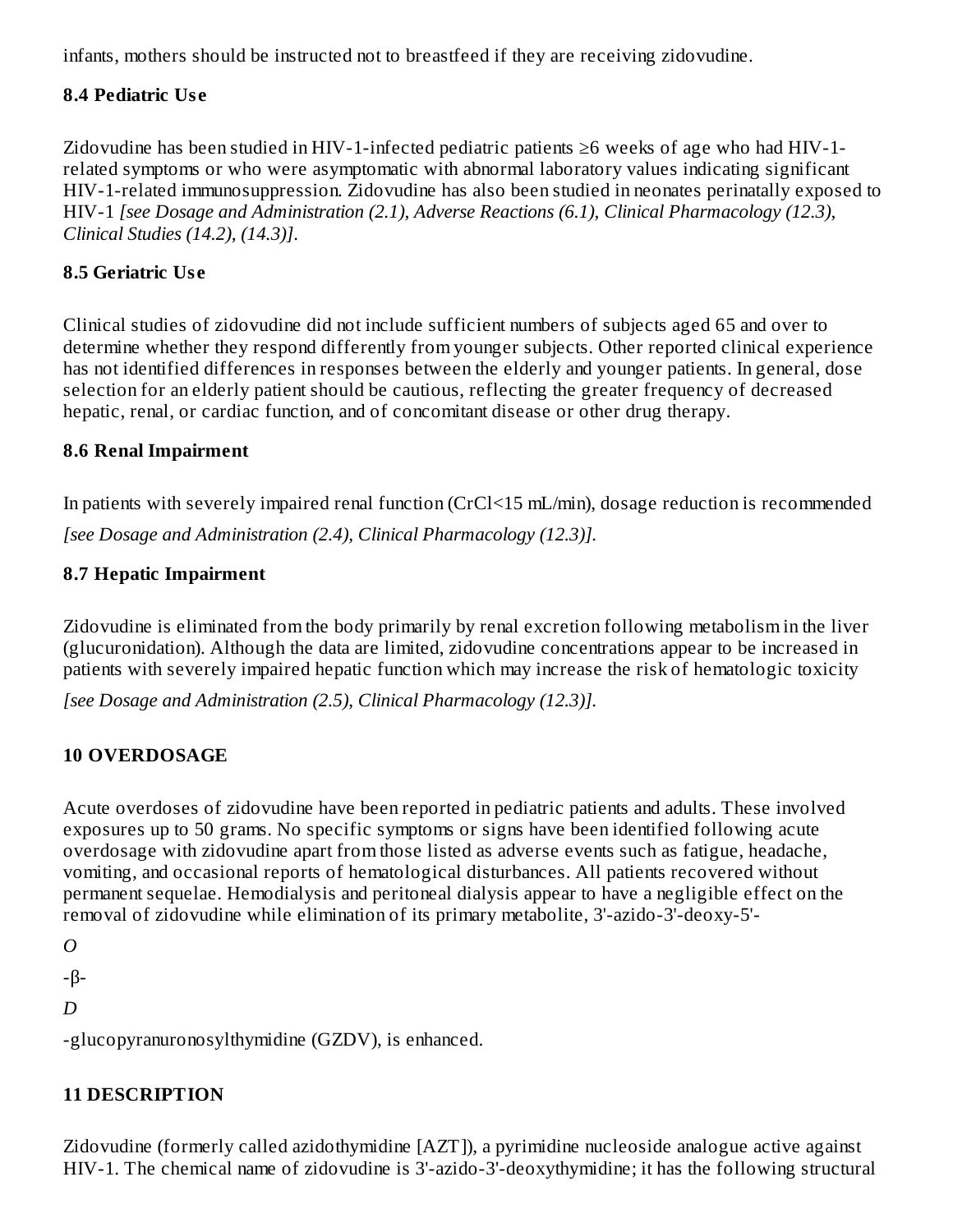### formula:



Zidovudine is a white to beige, odorless, crystalline solid with a molecular weight of 267.24 and a solubility of 20.1 mg/mL in water at 25°C. The molecular formula is C

| $10\,$                  |  |  |  |
|-------------------------|--|--|--|
| $\overline{\mathrm{H}}$ |  |  |  |
| $13\,$                  |  |  |  |
| $\overline{\rm N}$      |  |  |  |
| 5                       |  |  |  |
| $\overline{O}$          |  |  |  |
| $\overline{\mathbf{4}}$ |  |  |  |
| $\cdot$                 |  |  |  |

Zidovudine tablets are for oral administration. Each film-coated tablet contains 300 mg of zidovudine and the inactive ingredients hypromellose, magnesium stearate, microcrystalline cellulose, polyethylene glycol, sodium starch glycolate, and titanium dioxide.

### **12 CLINICAL PHARMACOLOGY**

#### **12.1 Mechanism of Action**

Zidovudine is an antiviral agent

*[see Clinical Pharmacology (12.4)]*

### **12.3 Pharmacokinetics**

.

### Absorption and Bioavailability:

In adults, following oral administration, zidovudine is rapidly absorbed and extensively distributed, with peak serum concentrations occurring within 0.5 to 1.5 hours. The extent of absorption (AUC) was equivalent when zidovudine was administered as zidovudine tablets or syrup compared with zidovudine capsules. The pharmacokinetic properties of zidovudine in fasting adult patients are summarized in Table 6.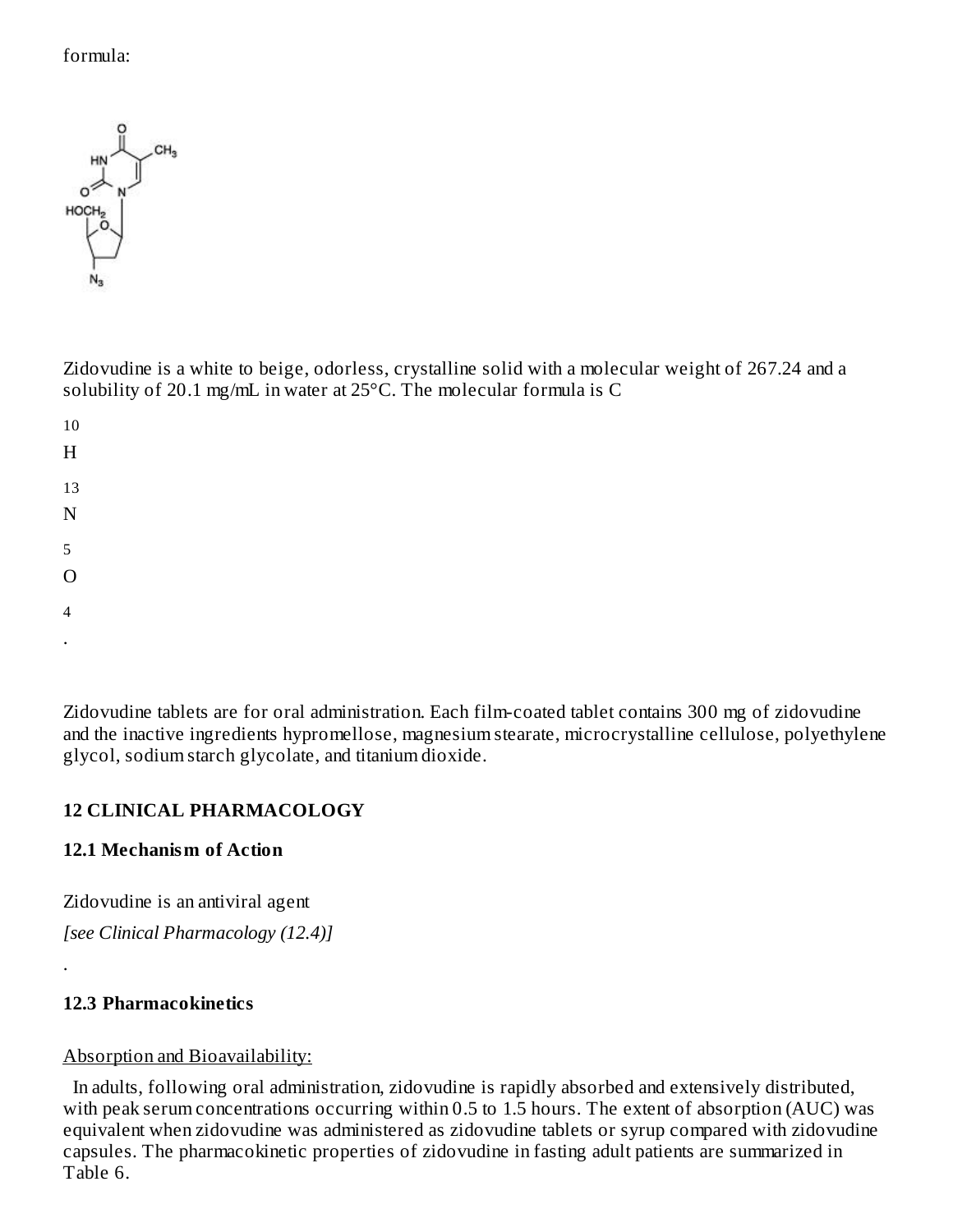| Parameter                                 | $Mean \pm SD$<br>(except where noted) |
|-------------------------------------------|---------------------------------------|
| Oral bioavailability (%)                  | $64 \pm 10$<br>$(n = 5)$              |
| Apparent volume of distribution $(L/kg)$  | $1.6 \pm 0.6$<br>$(n = 8)$            |
| Plasma protein binding (%)                | $38$                                  |
| CSF: plasma ratio*                        | $0.6$ [0.04 to 2.62]<br>$(n = 39)$    |
| Systemic clearance (L/hr/kg)              | $1.6 \pm 0.6$<br>$(n = 6)$            |
| Renal clearance (L/hr/kg)                 | $0.34 \pm 0.05$<br>$(n = 9)$          |
| Elimination half-life $(hr)$ <sup>†</sup> | $0.5$ to 3<br>$(n = 19)$              |
| Median [range].                           |                                       |

**Table 6. Zidovudine Pharmacokinetic Parameters in Fasting Adult Patients**

Approximate range. †

### Distribution:

The apparent volume of distribution of zidovudine, following oral administration, is  $1.6 \pm 0.6$  L/kg; and binding to plasma protein is low, <38% (Table 6).

### Metabolism and Elimination:

Zidovudine is primarily eliminated by hepatic metabolism. The major metabolite of zidovudine is GZDV. GZDV AUC is about 3-fold greater than the zidovudine AUC. Urinary recovery of zidovudine and GZDV accounts for 14% and 74%, respectively, of the dose following oral administration. A second metabolite, 3'-amino-3'-deoxythymidine (AMT), has been identified in the plasma following single-dose intravenous (IV) administration of zidovudine. The AMT AUC was one fifth of the zidovudine AUC. Pharmacokinetics of zidovudine were dose independent at oral dosing regimens ranging from 2 mg/kg every 8 hours to 10 mg/kg every 4 hours.

### Effect of Food on Absorption:

Zidovudine may be administered with or without food. The extent of zidovudine absorption (AUC) was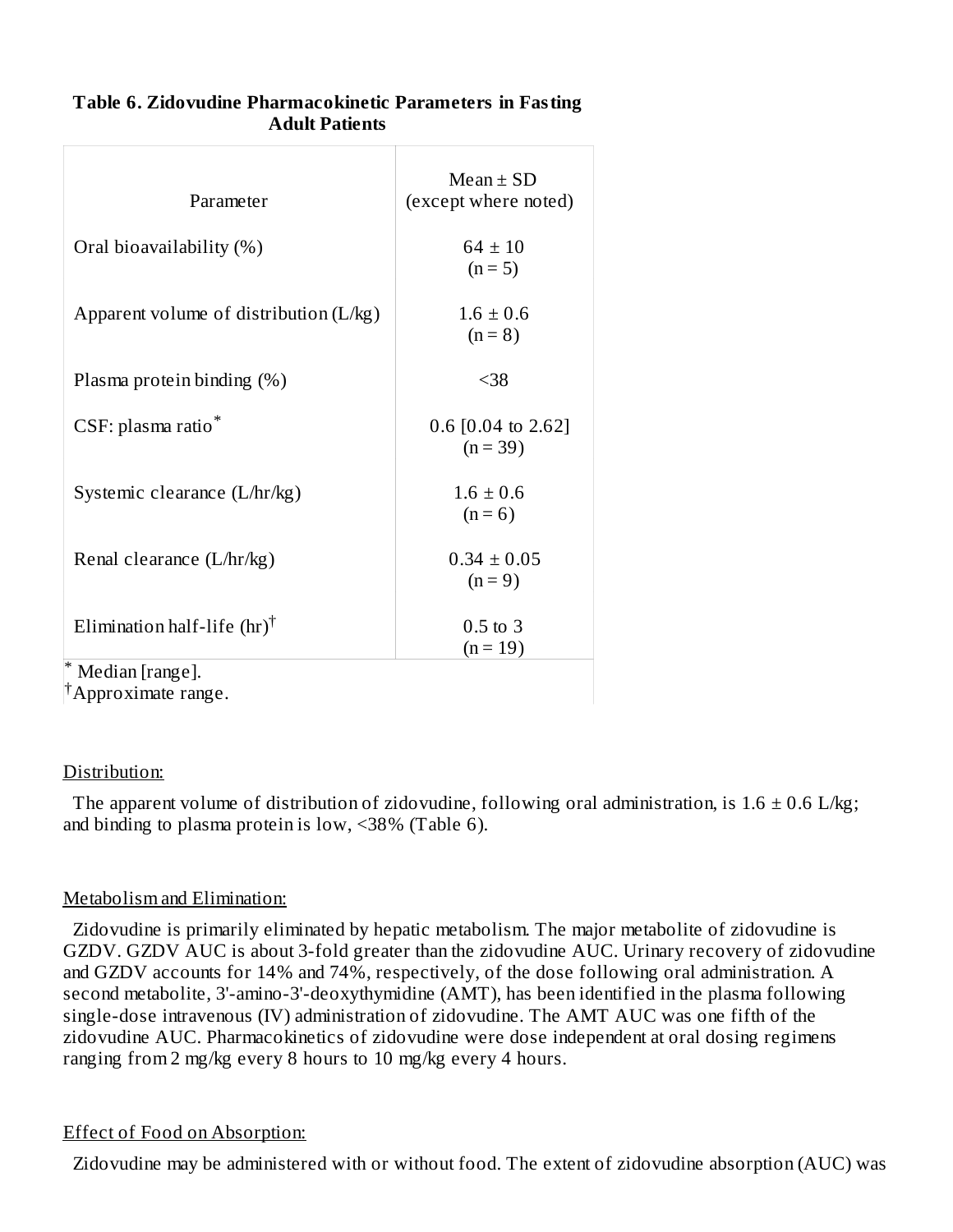similar when a single dose of zidovudine was administered with food.

### Special Populations:

### *Renal Impairment:*

Zidovudine clearance was decreased resulting in increased zidovudine and GZDV half-life and AUC in patients with impaired renal function ( $n = 14$ ) following a single 200 mg oral dose (Table 7). Plasma concentrations of AMT were not determined. A dose adjustment should not be necessary for patients with creatinine clearance (CrCl) ≥15 mL/min.

#### **Table 7. Zidovudine Pharmacokinetic Parameters in Patients With Severe Renal Impairment\***

| Parameter                         | <b>Control Subjects</b><br>(Normal Renal Function)<br>$(n = 6)$ | Patients With Renal<br>Impairment<br>$(n = 14)$ |
|-----------------------------------|-----------------------------------------------------------------|-------------------------------------------------|
| $CrCl$ (mL/min)                   | $120 \pm 8$                                                     | $18 \pm 2$                                      |
| Zidovudine AUC $(ng \cdot hr/mL)$ | $1,400 \pm 200$                                                 | $3,100 \pm 300$                                 |
| Zidovudine half-life (hr)         | $1 \pm 0.2$                                                     | $1.4 \pm 0.1$                                   |

\*Data are expressed as mean  $\pm$  standard deviation.

### *Hemodialysis and Peritoneal Dialysis:*

The pharmacokinetics and tolerance of zidovudine were evaluated in a multiple-dose study in patients undergoing hemodialysis ( $n = 5$ ) or peritoneal dialysis ( $n = 6$ ) receiving escalating doses up to 200 mg 5 times daily for 8 weeks. Daily doses of 500 mg or less were well tolerated despite significantly elevated GZDV plasma concentrations. Apparent zidovudine oral clearance was approximately 50% of that reported in patients with normal renal function. Hemodialysis and peritoneal dialysis appeared to have a negligible effect on the removal of zidovudine, whereas GZDV elimination was enhanced. A dosage adjustment is recommended for patients undergoing hemodialysis or peritoneal dialysis

*[see Dosage and Administration (2.4)]*

### *Hepatic Impairment:*

.

Data describing the effect of hepatic impairment on the pharmacokinetics of zidovudine are limited. However, because zidovudine is eliminated primarily by hepatic metabolism, it is expected that zidovudine clearance would be decreased and plasma concentrations would be increased following administration of the recommended adult doses to patients with hepatic impairment

*[see Dosage and Administration (2.5)]*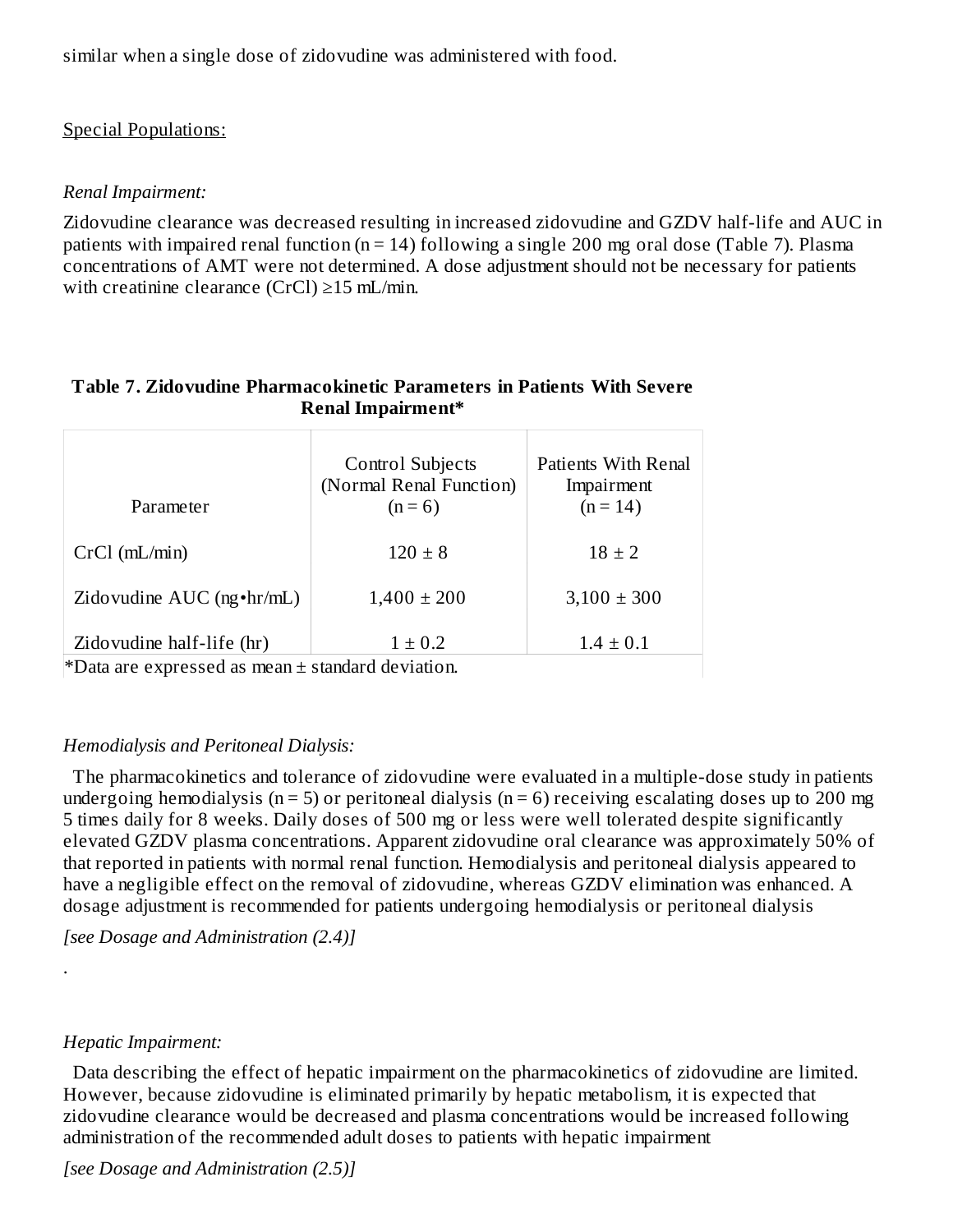#### *Pediatric Patients:*

Zidovudine pharmacokinetics have been evaluated in HIV-1-infected pediatric patients (Table 8).

### *Patients 3 Months to 12 Years of Age:*

Overall, zidovudine pharmacokinetics in pediatric patients greater than 3 months of age are similar to those in adult patients. Proportional increases in plasma zidovudine concentrations were observed following administration of oral solution from 90 to 240 mg/m

2

.

.

every 6 hours. Oral bioavailability, terminal half-life, and oral clearance were comparable to adult values. As in adult patients, the major route of elimination was by metabolism to GZDV. After intravenous dosing, about 29% of the dose was excreted in the urine unchanged, and about 45% of the dose was excreted as GZDV

*[see Dosage and Administration (2.1)]*

#### *Patients <3 Months of Age:*

Zidovudine pharmacokinetics have been evaluated in pediatric patients from birth to 3 months of life. Zidovudine elimination was determined immediately following birth in 8 neonates who were exposed to zidovudine

#### *in utero*

.

. The half-life was  $13 \pm 5.8$  hours. In neonates  $\leq 14$  days old, bioavailability was greater, total body clearance was slower, and half-life was longer than in pediatric patients >14 days old. For dose recommendations for neonates

*[see Dosage and Administration (2.2)]*

| Parameter                | Birth to 14 Days | 14 Days to 3 Months | 3 Months to 12 Years                           |
|--------------------------|------------------|---------------------|------------------------------------------------|
|                          | of Age           | of Age              | of Age                                         |
| Oral bioavailability (%) | $89 \pm 19$      | $61 \pm 19$         | $65 \pm 24$                                    |
|                          | $(n = 15)$       | $(n = 17)$          | $(n = 18)$                                     |
| CSF:plasma ratio         | no data          | no data             | 0.68 [0.03 to 3.25] <sup>†</sup><br>$(n = 38)$ |
| $CL$ ( $L/hr/kg$ )       | $0.65 \pm 0.29$  | $1.14 \pm 0.24$     | $1.85 \pm 0.47$                                |
|                          | $(n = 18)$       | $(n = 16)$          | $(n = 20)$                                     |

#### **Table 8. Zidovudine Pharmacokinetic Parameters in Pediatric Patients\***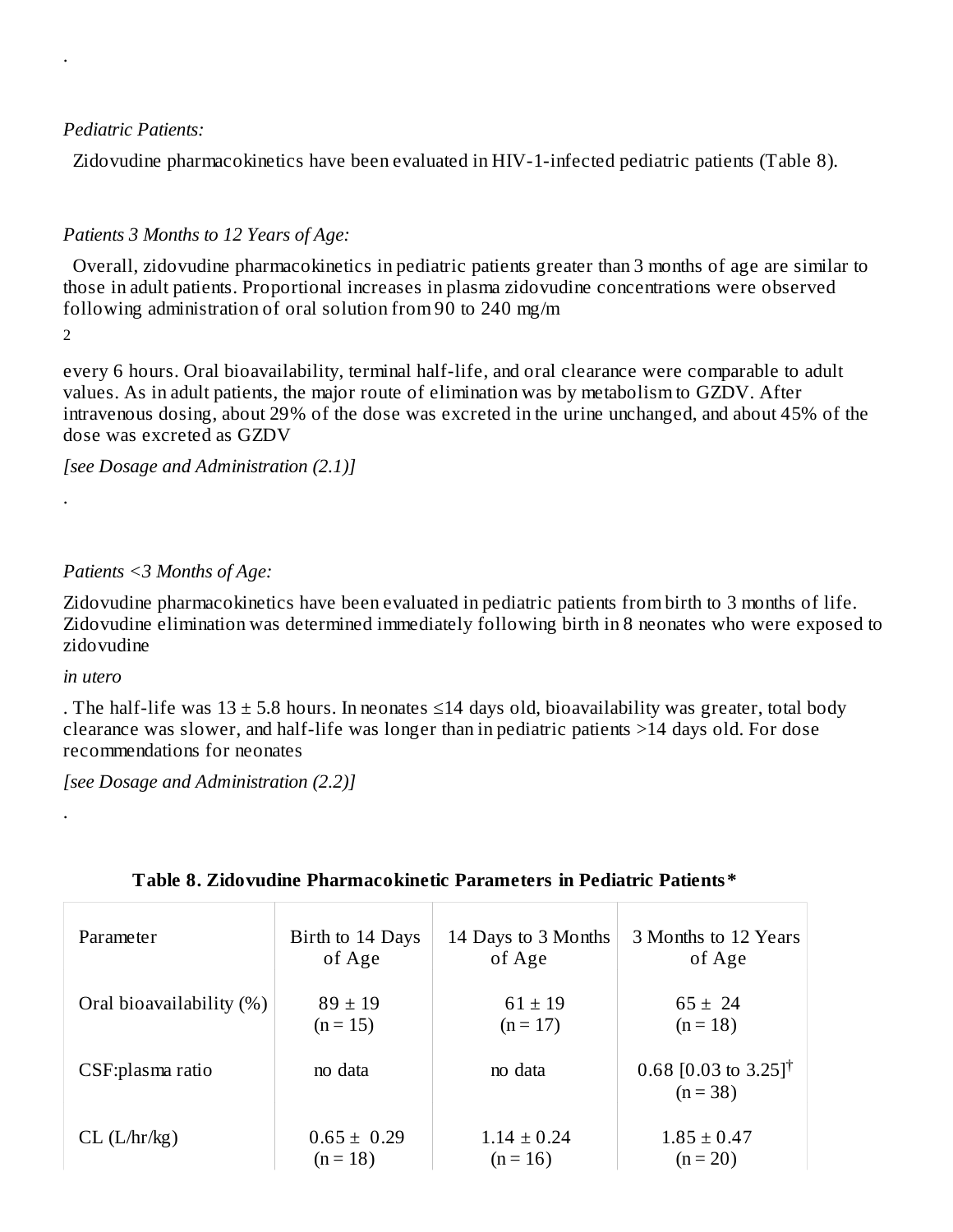| Elimination half-life (hr)                                               | $3.1 \pm 1.2$ | $1.9 \pm 0.7$ | $1.5 \pm 0.7$ |
|--------------------------------------------------------------------------|---------------|---------------|---------------|
|                                                                          | $(n = 21)$    | $(n = 18)$    | $(n = 21)$    |
| $^*$ Data presented as mean $\pm$ standard deviation except where noted. |               |               |               |
| <sup>†</sup> Median [range].                                             |               |               |               |

*Pregnancy:*

Zidovudine pharmacokinetics have been studied in a Phase I study of 8 women during the last trimester of pregnancy. Zidovudine pharmacokinetics were similar to those of nonpregnant adults. Consistent with passive transmission of the drug across the placenta, zidovudine concentrations in neonatal plasma at birth were essentially equal to those in maternal plasma at delivery

*[see Use in Specific Populations (8.1)].*

Although data are limited, methadone maintenance therapy in 5 pregnant women did not appear to alter zidovudine pharmacokinetics.

#### *Nursing Mothers:*

The Centers for Disease Control and Prevention recommend that HIV-1-infected mothers not breastfeed their infants to avoid risking postnatal transmission of HIV-1. After administration of a single dose of 200 mg zidovudine to 13 HIV-1-infected women, the mean concentration of zidovudine was similar in human milk and serum

```
[see Use In Specific Populations (8.3)
```
*]* .

### *Geriatric Patients:*

Zidovudine pharmacokinetics have not been studied in patients over 65 years of age.

#### *Gender:*

.

A pharmacokinetic study in healthy male ( $n = 12$ ) and female ( $n = 12$ ) subjects showed no differences in zidovudine exposure (AUC) when a single dose of zidovudine was administered as the 300 mg zidovudine tablet.

#### Drug Interactions:

*[See Drug Interactions (7)]*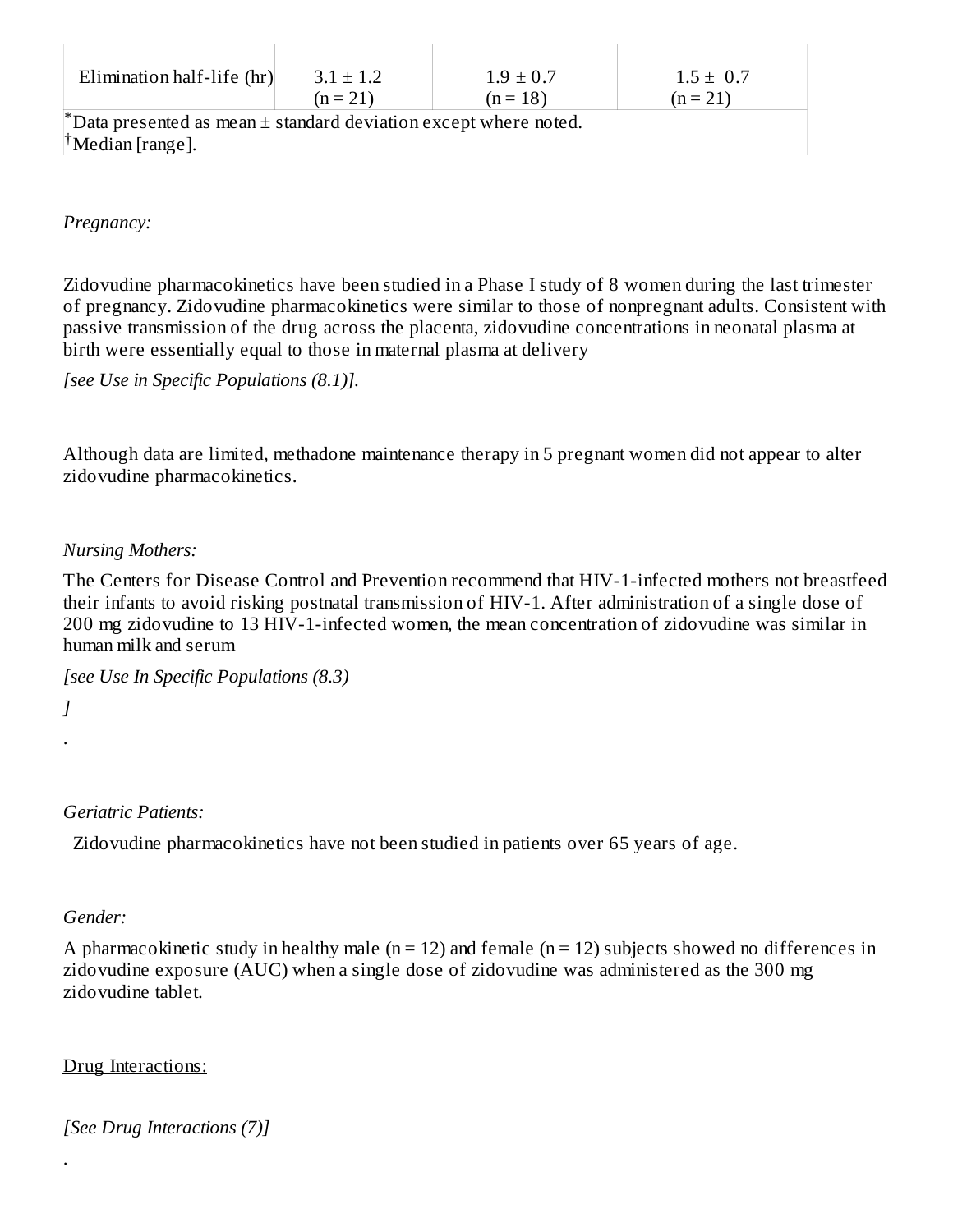#### Note: ROUTINE DOSE MODIFICATION OF ZIDOVUDINE IS NOT WARRANTED WITH COADMINISTRATION OF THE FOLLOWING DRUGS.

| Coadministered Drug and<br>Dose                      | Zidovudine<br>Dose           |    |                 | Zidovudine<br>Concentrations             | Concentration<br>of    |
|------------------------------------------------------|------------------------------|----|-----------------|------------------------------------------|------------------------|
|                                                      |                              | n  | <b>AUC</b>      | Variability                              | Coadministered<br>Drug |
| Atovaquone<br>750 mg q 12 hr with food               | 200 mg q 8 hr                | 14 | ↑AUC 31%        | Range<br>23% to<br>78%†                  | $\leftrightarrow$      |
| Fluconazole<br>400 mg daily                          | 200 mg q 8 hr                | 12 | ↑AUC 74%        | 95% CI:<br>54% to<br>98%                 | Not Reported           |
| Lamivudine<br>300 mg q 12 hr                         | single 200 mg                | 12 | ↑AUC 13%        | 90% CI:<br>2% to 27%                     | $\leftrightarrow$      |
| Methadone<br>30 to 90 mg daily                       | $200$ mg q 4 hr              | 9  | ↑AUC 43%        | Range<br>16% to<br>$64\%$ <sup>†</sup>   | $\leftrightarrow$      |
| Nelfinavir<br>750 mg q 8 hr x 7 to 10<br>days        | single 200 mg                | 11 | ↓AUC 35%        | Range<br>28% to<br>41%                   | $\leftrightarrow$      |
| Probenecid<br>500 mg q 6 hr x 2 days                 | $2$ mg/kg q 8 hr x 3<br>days | 3  | <b>AUC 106%</b> | Range<br>100% to<br>$170\%$ <sup>†</sup> | Not Assessed           |
| Rifampin<br>600 mg daily x 14 days                   | 200 mg q 8 hr x 14<br>days   | 8  | ↓AUC 47%        | 90% CI:<br>41% to<br>53%                 | Not Assessed           |
| Ritonavir<br>300 mg q 6 hr $x$ 4 days                | 200 mg q 8 hr x 4<br>days    | 9  | ↓AUC 25%        | 95% CI:<br>15% to<br>34%                 | $\leftrightarrow$      |
| Valproic acid<br>250 mg or 500 mg q 8 hr x<br>4 days | 100 mg q 8 hr $x$ 4<br>days  | 6  | ↑AUC 80%        | Range<br>64% to<br>$130\%$ †             | Not Assessed           |

 $\dagger$  = Increase; ↓ = Decrease; ↔ = no significant change; AUC = area under the concentration versus time curve;

CI = confidence interval.

This table is not all inclusive. \*

<sup>†</sup> Estimated range of percent difference.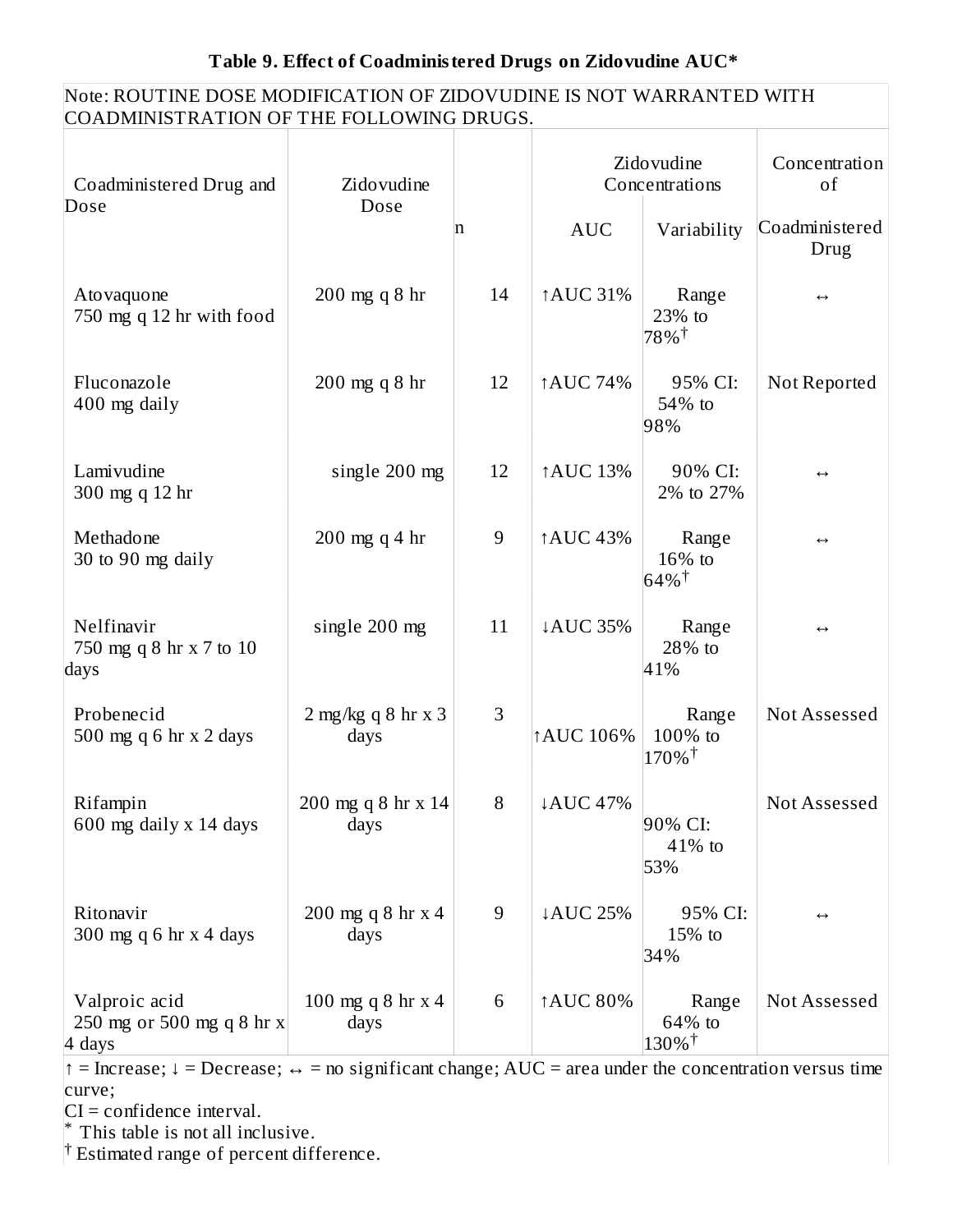### *Phenytoin:*

Phenytoin plasma levels have been reported to be low in some patients receiving zidovudine, while in one case a high level was documented. However, in a pharmacokinetic interaction study in which 12 HIV-1-positive volunteers received a single 300 mg phenytoin dose alone and during steady-state zidovudine conditions (200 mg every 4 hours), no change in phenytoin kinetics was observed. Although not designed to optimally assess the effect of phenytoin on zidovudine kinetics, a 30% decrease in oral zidovudine clearance was observed with phenytoin.

### *Ribavirin:*

*In vitro*

data indicate ribavirin reduces phosphorylation of lamivudine, stavudine, and zidovudine. However, no pharmacokinetic (e.g., plasma concentrations or intracellular triphosphorylated active metabolite concentrations) or pharmacodynamic (e.g., loss of HIV-1/HCV virologic suppression) interaction was observed when ribavirin and lamivudine ( $n = 18$ ), stavudine ( $n = 10$ ), or zidovudine ( $n = 6$ ) were coadministered as part of a multi-drug regimen to HIV-1/HCV co-infected patients

*[see Warnings and Precautions (5.4)].*

## **12.4 Microbiology**

### Mechanism of Action:

Zidovudine is a synthetic nucleoside analogue. Intracellularly, zidovudine is phosphorylated to its active 5'-triphosphate metabolite, zidovudine triphosphate (ZDV-TP). The principal mode of action of ZDV-TP is inhibition of reverse transcriptase (RT) via DNA chain termination after incorporation of the nucleotide analogue. ZDV-TP is a weak inhibitor of the cellular DNA polymerases  $\alpha$  and  $\gamma$  and has been reported to be incorporated into the DNA of cells in culture.

### Antiviral Activity:

The antiviral activity of zidovudine against HIV-1 was assessed in a number of cell lines (including monocytes and fresh human peripheral blood lymphocytes). The EC

```
50
```
and EC

90

values for zidovudine were 0.01 to 0.49  $\mu$ M (1  $\mu$ M = 0.27 mcg/mL) and 0.1 to 9  $\mu$ M, respectively. HIV-1 from therapy-naive subjects with no mutations associated with resistance gave median EC

50

values of  $0.011 \mu$ M (range: 0.005 to 0.11  $\mu$ M) from Virco (n = 92 baseline samples from COLA40263) and  $0.0017 \mu$ M (0.006 to 0.034  $\mu$ M) from Monogram Biosciences (n = 135 baseline samples from ESS30009). The EC

### 50

values of zidovudine against different HIV-1 clades (A-G) ranged from 0.00018 to 0.02 µM, and against HIV-2 isolates from 0.00049 to 0.004 µM. In cell culture drug combination studies, zidovudine demonstrates synergistic activity with the nucleoside reverse transcriptase inhibitors abacavir,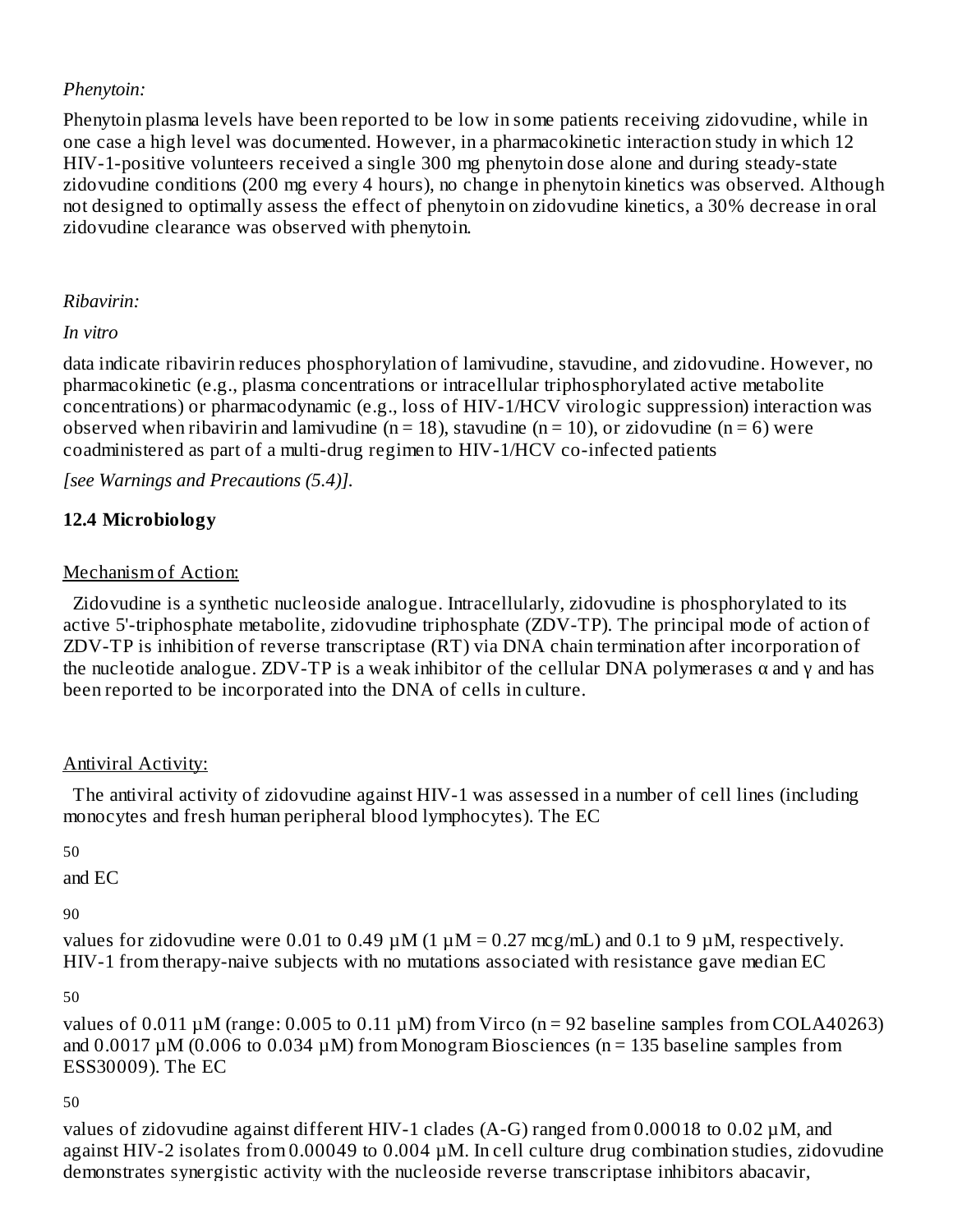didanosine, and lamivudine; the non-nucleoside reverse transcriptase inhibitors delavirdine and nevirapine; and the protease inhibitors indinavir, nelfinavir, ritonavir, and saquinavir; and additive activity with interferon alfa. Ribavirin has been found to inhibit the phosphorylation of zidovudine in cell culture.

#### Resistance:

Genotypic analyses of the isolates selected in cell culture and recovered from zidovudine-treated patients showed mutations in the HIV-1 RT gene resulting in 6 amino acid substitutions (M41L, D67N, K70R, L210W, T215Y or F, and K219Q) that confer zidovudine resistance. In general, higher levels of resistance were associated with greater number of amino acid substitutions. In some patients harboring zidovudine-resistant virus at baseline, phenotypic sensitivity to zidovudine was restored by 12 weeks of treatment with lamivudine and zidovudine. Combination therapy with lamivudine plus zidovudine delayed the emergence of substitutions conferring resistance to zidovudine.

### Cross-Resistance:

In a study of 167 HIV-1-infected patients, isolates  $(n = 2)$  with multi-drug resistance to didanosine, lamivudine, stavudine, zalcitabine, and zidovudine were recovered from patients treated for ≥1 year with zidovudine plus didanosine or zidovudine plus zalcitabine. The pattern of resistance-associated amino acid substitutions with such combination therapies was different (A62V, V75I, F77L, F116Y, Q151M) from the pattern with zidovudine monotherapy, with the Q151M substitution being most commonly associated with multi-drug resistance. The substitution at codon 151 in combination with substitutions at 62, 75, 77, and 116 results in a virus with reduced susceptibility to didanosine, lamivudine, stavudine, zalcitabine, and zidovudine. Thymidine analogue mutations (TAMs) are selected by zidovudine and confer cross-resistance to abacavir, didanosine, stavudine, tenofovir, and zalcitabine.

### **13 NONCLINICAL TOXICOLOGY**

### **13.1 Carcinogenesis, Mutagenesis, Impairment of Fertility**

Zidovudine was administered orally at 3 dosage levels to separate groups of mice and rats (60 females and 60 males in each group). Initial single daily doses were 30, 60, and 120 mg/kg/day in mice and 80, 220, and 600 mg/kg/day in rats. The doses in mice were reduced to 20, 30, and 40 mg/kg/day after day 90 because of treatment-related anemia, whereas in rats only the high dose was reduced to 450 mg/kg/day on day 91 and then to 300 mg/kg/day on day 279.

In mice, 7 late-appearing (after 19 months) vaginal neoplasms (5 nonmetastasizing squamous cell carcinomas, 1 squamous cell papilloma, and 1 squamous polyp) occurred in animals given the highest dose. One late-appearing squamous cell papilloma occurred in the vagina of a middle-dose animal. No vaginal tumors were found at the lowest dose.

In rats, 2 late-appearing (after 20 months), nonmetastasizing vaginal squamous cell carcinomas occurred in animals given the highest dose. No vaginal tumors occurred at the low or middle dose in rats. No other drug-related tumors were observed in either sex of either species.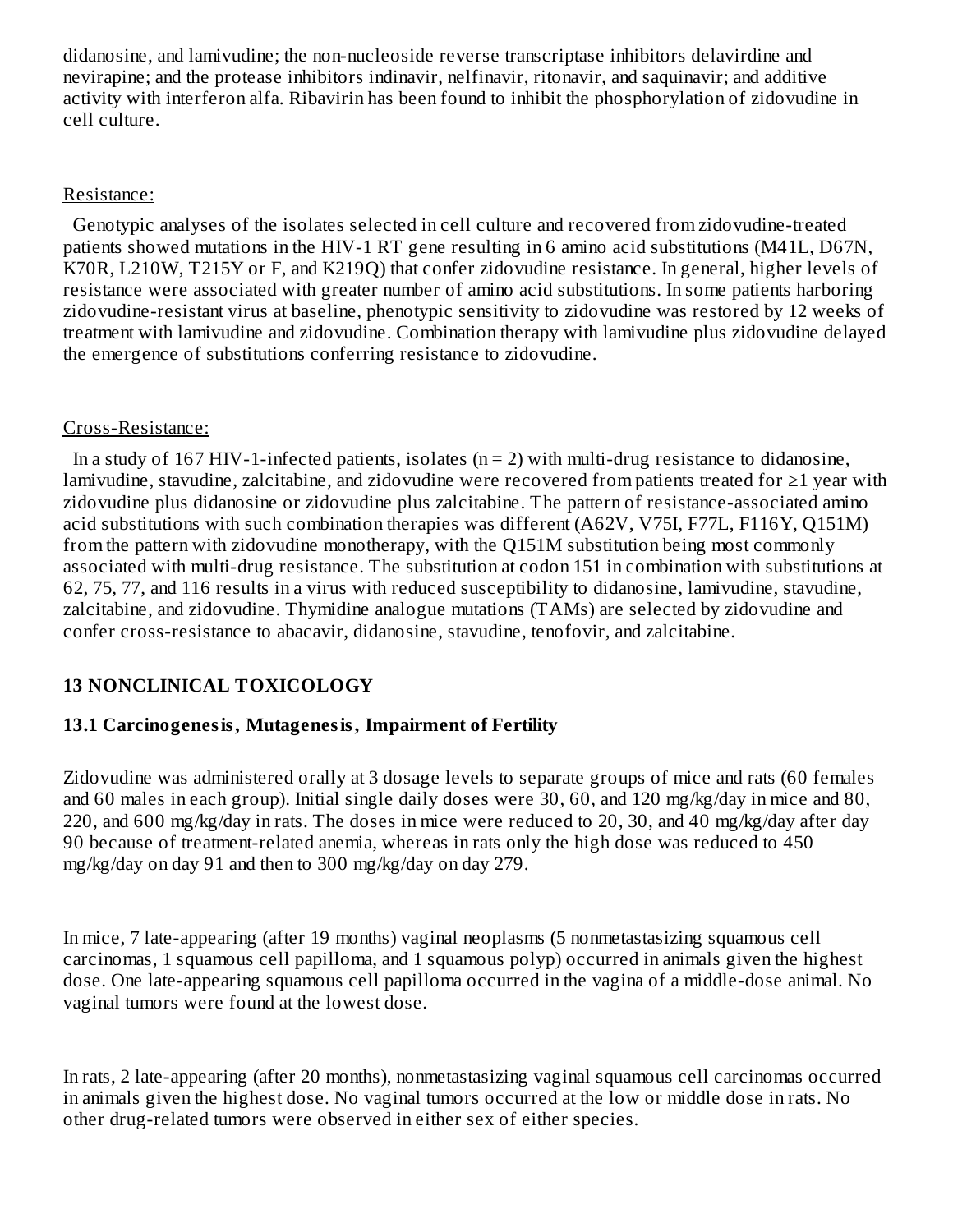At doses that produced tumors in mice and rats, the estimated drug exposure (as measured by AUC) was approximately 3 times (mouse) and 24 times (rat) the estimated human exposure at the recommended therapeutic dose of 100 mg every 4 hours.

It is not known how predictive the results of rodent carcinogenicity studies may be for humans.

Zidovudine was mutagenic in a 5178Y/TK

 $+/-$ 

mouse lymphoma assay, positive in an

*in*

*vitro*

cell transformation assay, clastogenic in a cytogenetic assay using cultured human lymphocytes, and positive in mouse and rat micronucleus tests after repeated doses. It was negative in a cytogenetic study in rats given a single dose.

Zidovudine, administered to male and female rats at doses up to 7 times the usual adult dose based on body surface area, had no effect on fertility judged by conception rates.

Two transplacental carcinogenicity studies were conducted in mice. One study administered zidovudine at doses of 20 mg/kg/day or 40 mg/kg/day from gestation day 10 through parturition and lactation with dosing continuing in offspring for 24 months postnatally. The doses of zidovudine administered in this study produced zidovudine exposures approximately 3 times the estimated human exposure at recommended doses. After 24 months,

a

n increase in incidence of vaginal tumors was noted with no increase in tumors in the liver or lung or any other organ in either gender. These findings are consistent with results of the standard oral carcinogenicity study in mice, as described earlier. A second study administered zidovudine at maximum tolerated doses of 12.5 mg/day or 25 mg/day (~1,000 mg/kg nonpregnant body weight or ~450 mg/kg of term body weight) to pregnant mice from days 12 through 18 of gestation. There was an increase in the number of tumors in the lung, liver, and female reproductive tracts in the offspring of mice receiving the higher dose level of zidovudine.

### **13.2 Animal Toxicology and/or Pharmacology**

Oral teratology studies in the rat and in the rabbit at doses up to 500 mg/kg/day revealed no evidence of teratogenicity with zidovudine. Zidovudine treatment resulted in embryo/fetal toxicity as evidenced by an increase in the incidence of fetal resorptions in rats given 150 or 450 mg/kg/day and rabbits given 500 mg/kg/day. The doses used in the teratology studies resulted in peak zidovudine plasma concentrations (after one half of the daily dose) in rats 66 to 226 times, and in rabbits 12 to 87 times, mean steady-state peak human plasma concentrations (after one sixth of the daily dose) achieved with the recommended daily dose (100 mg every 4 hours). In an

### *in vitro*

experiment with fertilized mouse oocytes, zidovudine exposure resulted in a dose-dependent reduction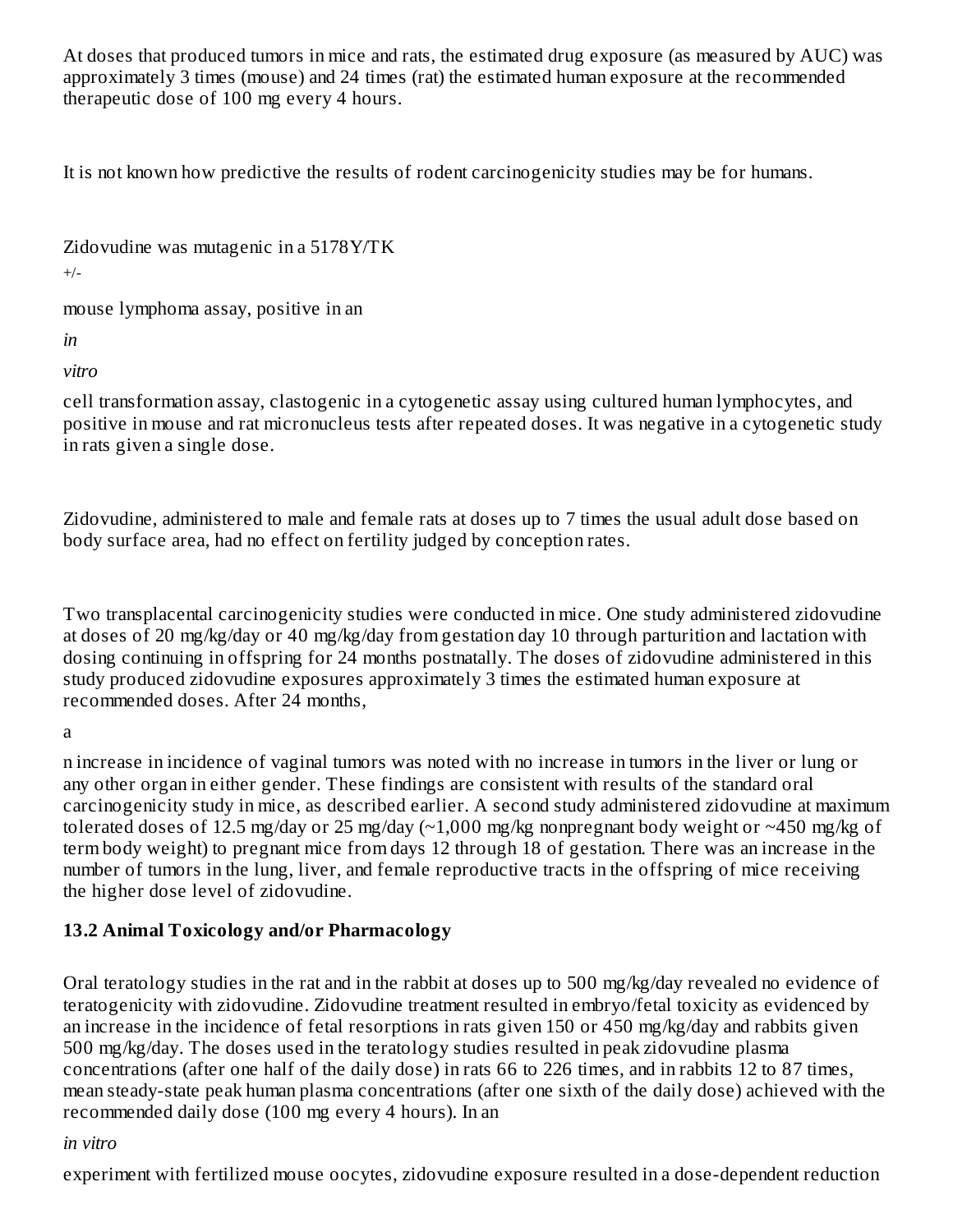in blastocyst formation. In an additional teratology study in rats, a dose of 3,000 mg/kg/day (very near the oral median lethal dose in rats of 3,683 mg/kg) caused marked maternal toxicity and an increase in the incidence of fetal malformations. This dose resulted in peak zidovudine plasma concentrations 350 times peak human plasma concentrations. (Estimated area under the curve [AUC] in rats at this dose level was 300 times the daily AUC in humans given 600 mg/day.) No evidence of teratogenicity was seen in this experiment at doses of 600 mg/kg/day or less.

### **14 CLINICAL STUDIES**

Therapy with zidovudine has been shown to prolong survival and decrease the incidence of opportunistic infections in patients with advanced HIV-1 disease and to delay disease progression in asymptomatic HIV-1-infected patients.

### **14.1 Adults**

#### Combination Therapy:

Zidovudine in combination with other antiretroviral agents has been shown to be superior to monotherapy for one or more of the following endpoints: delaying death, delaying development of AIDS, increasing CD4+ cell counts, and decreasing plasma HIV-1 RNA.

The clinical efficacy of a combination regimen that includes zidovudine was demonstrated in study ACTG320. This study was a multi-center, randomized, double-blind, placebo-controlled trial that compared zidovudine 600 mg/day plus EPIVIR

®

300 mg/day to zidovudine plus EPIVIR plus indinavir 800 mg t.i.d. The incidence of AIDS-defining events or death was lower in the triple-drug–containing arm compared with the 2-drug–containing arm  $(6.1\%$  versus  $10.9\%$ , respectively).

#### Monotherapy:

In controlled studies of treatment-naive patients conducted between 1986 and 1989, monotherapy with zidovudine, as compared with placebo, reduced the risk of HIV-1 disease progression, as assessed using endpoints that included the occurrence of HIV-1-related illnesses, AIDS-defining events, or death. These studies enrolled patients with advanced disease (BW002), and asymptomatic or mildly symptomatic disease in patients with CD4+ cell counts between 200 and 500 cells/mm 3

(ACTG016 and ACTG019). A survival benefit for monotherapy with zidovudine was not demonstrated in the latter 2 studies. Subsequent studies showed that the clinical benefit of monotherapy with zidovudine was time limited.

### **14.2 Pediatric Patients**

ACTG300 was a multi-center, randomized, double-blind study that provided for comparison of EPIVIR plus zidovudine to didanosine monotherapy. A total of 471 symptomatic, HIV-1-infected therapy-naive pediatric patients were enrolled in these 2 treatment arms. The median age was 2.7 years (range 6 weeks to 14 years), the mean baseline CD4+ cell count was 868 cells/mm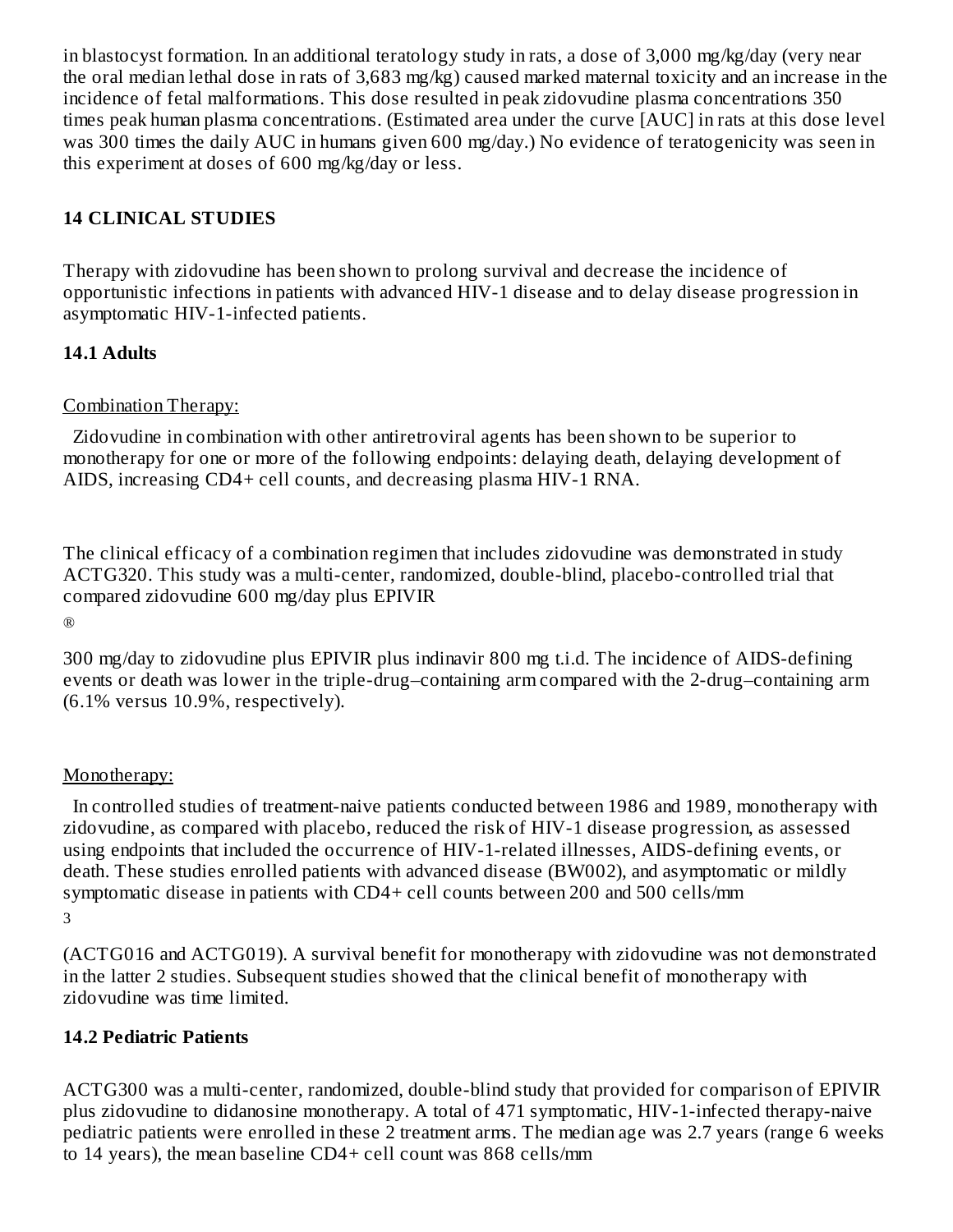, and the mean baseline plasma HIV-1 RNA was 5 log

10

copies/mL. The median duration that patients remained on study was approximately 10 months. Results are summarized in Table 10.

|                                          | EPIVIR plus<br>Zidovudine | Didanosine<br>$(n = 235)$ |
|------------------------------------------|---------------------------|---------------------------|
| Endpoint                                 | $(n = 236)$               |                           |
| HIV disease progression or death (total) | 15 (6.4%)                 | 37 (15.7%)                |
| Physical growth failure                  | 7(3%)                     | 6(2.6%)                   |
| Central nervous system deterioration     | 4(1.7%)                   | $12(5.1\%)$               |
| CDC Clinical Category C                  | $2(0.8\%)$                | $8(3.4\%)$                |
| Death                                    | $2(0.8\%)$                | 11 (4.7%)                 |

### **Table 10. Number of Patients (%) Reaching a Primary Clinical Endpoint (Dis eas e Progression or Death)**

### **14.3 Prevention of Maternal-Fetal HIV-1 Transmission**

The utility of zidovudine for the prevention of maternal-fetal HIV-1 transmission was demonstrated in a randomized, double-blind, placebo-controlled trial (ACTG076) conducted in HIV-1-infected pregnant women with CD4+ cell counts of 200 to 1,818 cells/mm

3

(median in the treated group: 560 cells/mm

3

) who had little or no previous exposure to zidovudine. Oral zidovudine was initiated between 14 and 34 weeks of gestation (median 11 weeks of therapy) followed by IV administration of zidovudine during labor and delivery. Following birth, neonates received oral zidovudine syrup for 6 weeks. The study showed a statistically significant difference in the incidence of HIV-1 infection in the neonates (based on viral culture from peripheral blood) between the group receiving zidovudine and the group receiving placebo. Of 363 neonates evaluated in the study, the estimated risk of HIV-1 infection was 7.8% in the group receiving zidovudine and 24.9% in the placebo group, a relative reduction in

t

ransmission risk of 68.7%. Zidovudine was well tolerated by mothers and infants. There was no difference in pregnancy-related adverse events between the treatment groups.

### **16 HOW SUPPLIED/STORAGE AND HANDLING**

**Zidovudine Tablets USP, 300 mg** are white colored, biconvex, round, film-coated tablets debossed with 'D' on one side and '11' on other side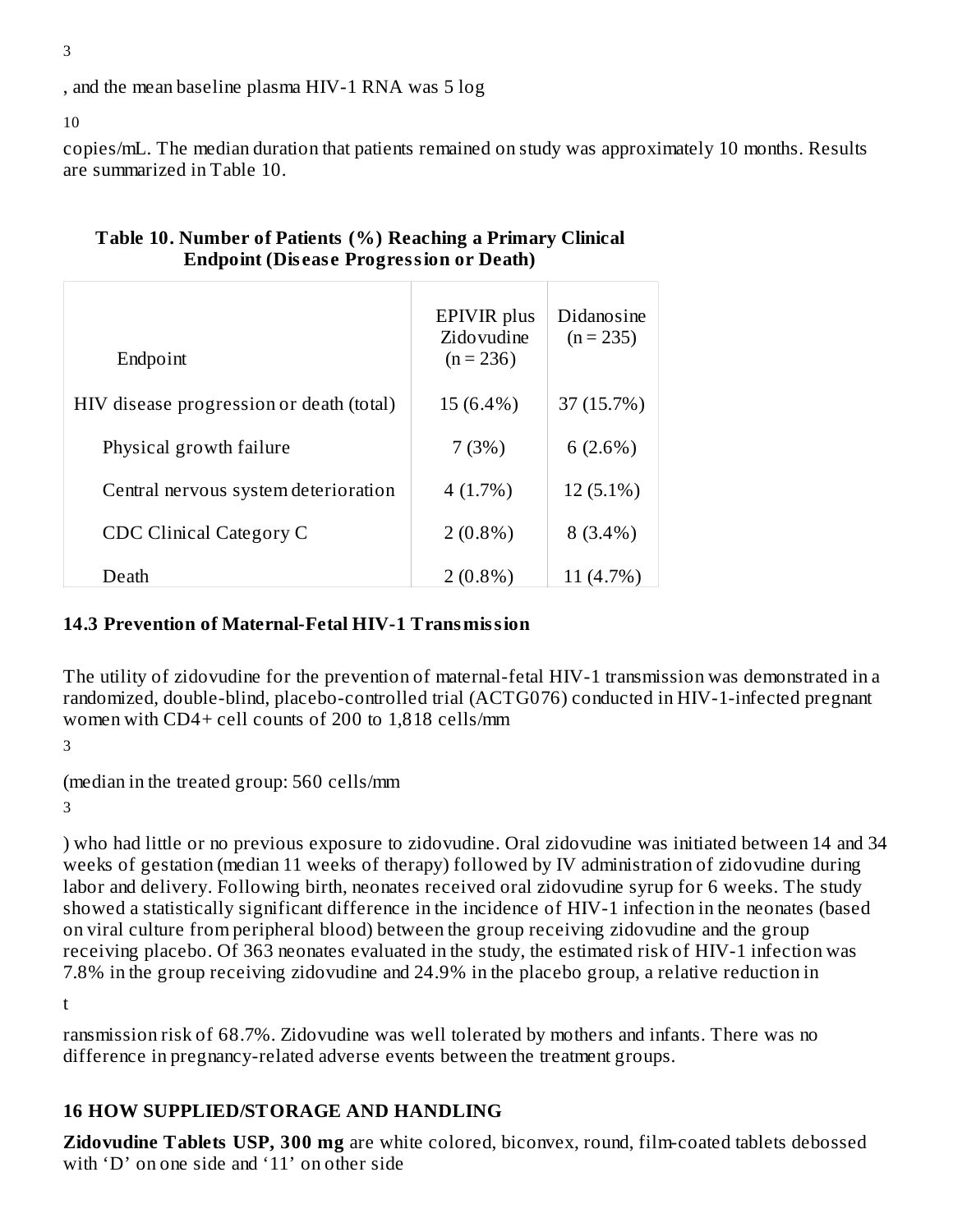They are supplied by **State of Florida DOH Central Pharmacy** as follows:

| <b>NDC</b>       | Strength | <b>Quantity/Form</b> | Color | Source<br>Prod.<br>Code |
|------------------|----------|----------------------|-------|-------------------------|
| 21695-369-<br>18 | $300$ mg | 18 Tablets           | white | 65862-024               |

**Store at** 20° to 25°C (68° to 77°F) [see USP Controlled Room Temperature].

### **17 PATIENT COUNSELING INFORMATION**

#### **17.1 Information About Therapy With Zidovudine**

#### Neutropenia and Anemia:

The major toxicities of zidovudine are neutropenia and/or anemia. The frequency and severity of these toxicities are greater in patients with more advanced disease and in those who initiate therapy later in the course of their infection. They should be told that if toxicity develops, they may require transfusions or drug discontinuation. They should be told of the extreme importance of having their blood counts followed closely while on therapy, especially for patients with advanced symptomatic HIV-1 disease

*[see Boxed Warning,*

*Warnings and Precautions (5.1)]*

#### Common Adverse Reactions:

Other adverse effects of zidovudine include nausea and vomiting. Patients should also be encouraged to contact their physician if they experience muscle weakness, shortness of breath, symptoms of hepatitis or pancreatitis, or any other unexpected adverse events while being treated with zidovudine

### *[see Adverse Reactions (6)]*

#### Drug Interactions:

Patients should be cautioned about the use of other medications, including ganciclovir, interferon alfa, and ribavirin, which may exacerbate the toxicity of zidovudine.

#### Redistribution/Accumulation of Body Fat:

Redistribution or accumulation of body fat may occur in patients receiving antiretroviral therapy and that the cause and long-term health effects of these conditions are not known at this time

*[see Warnings and Precautions (5.6)]*

# .

.

#### Pregnancy:

Pregnant women considering the use of zidovudine during pregnancy for prevention of HIV-1 transmission to their infants should be advised that transmission may still occur in some cases despite therapy. The long-term consequences of

#### *in utero*

and infant exposure to zidovudine are unknown, including the possible risk of cancer.

HIV-1-infected pregnant women should be advised not to breastfeed to avoid postnatal transmission of HIV to a child who may not yet be infected.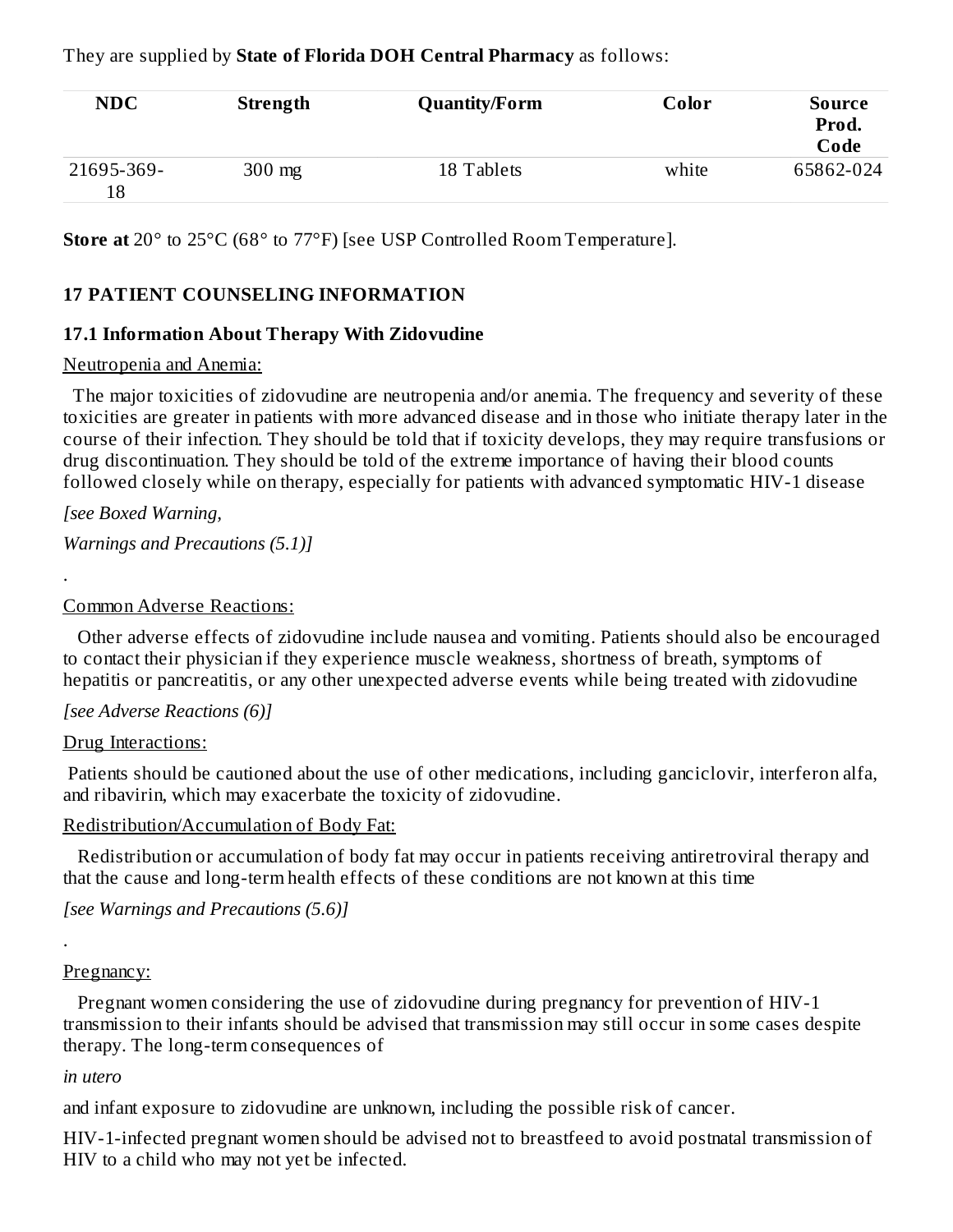Information About Therapy With Zidovudine:

Zidovudine is not a cure for HIV-1 infection, and patients may continue to acquire illnesses associated with HIV-1 infection, including opportunistic infections. Therefore, patients should be advised to seek medical care for any significant change in their health status.

Patients should be told of the importance of taking zidovudine exactly as prescribed. They should be told not to share medication and not to exceed the recommended dose. Patients should be told that the long-term effects of zidovudine are unknown at this time.

Therapy with zidovudine has not been shown to reduce the risk of transmission of HIV-1 to others through sexual contact or blood contamination.

COMBIVIR, EPIVIR, and TRIZIVIR are registered trademarks of GlaxoSmithKline.

Manufactured for:

### **Aurobindo Pharma USA, Inc.**

2400 Route 130 North

Dayton, NJ 08810

Manufactured by:

### **Aurobindo Pharma Limited**

Hyderabad-500 072, India

Repackaged By:

## **Rebel Distributors Corp**

Thousand Oaks, CA 91320

# **Principal Display Panel**



# **ZIDOVUDINE**

zidovudine tablet, film coated

**Product Information**